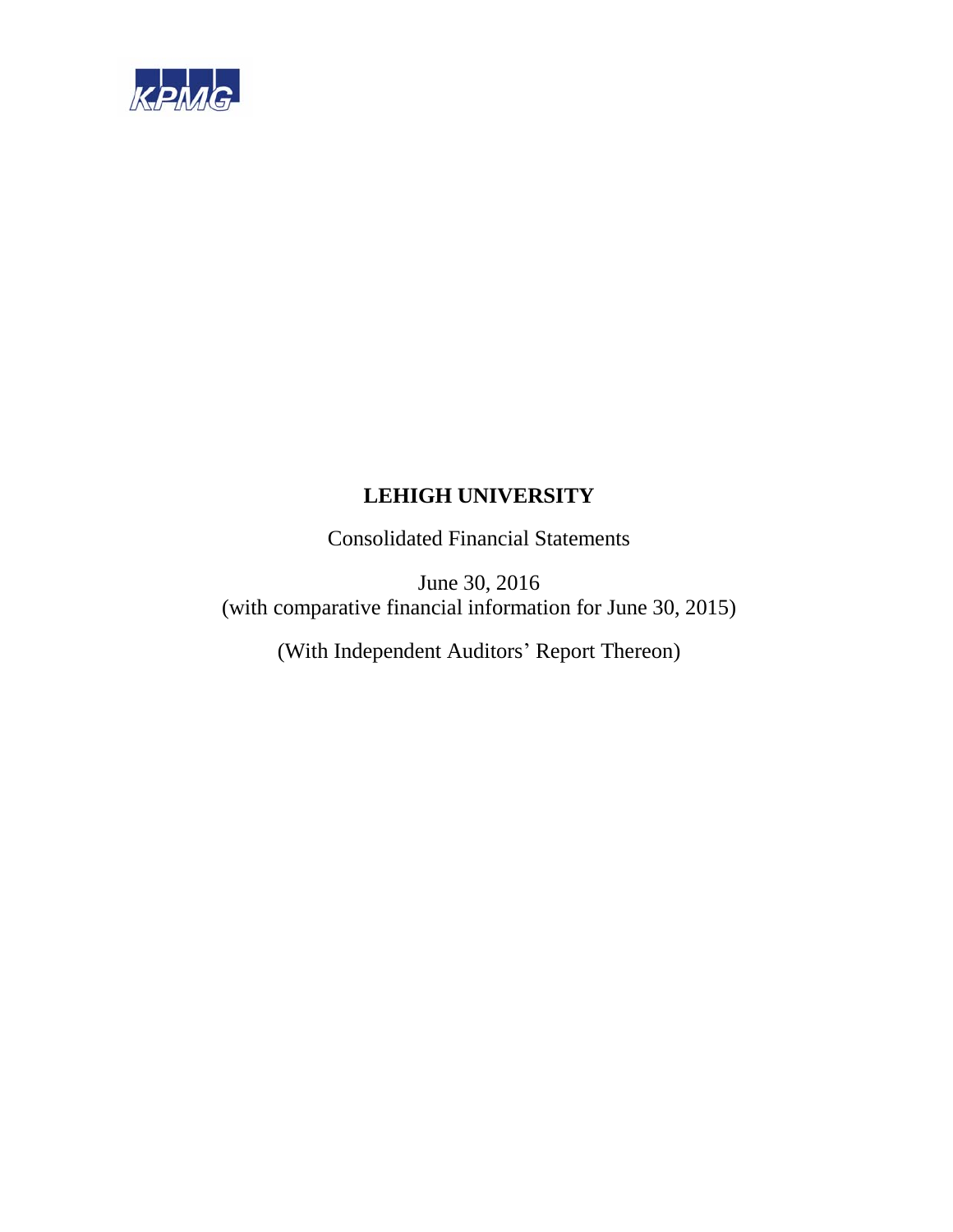# **Table of Contents**

|                                                                                                                                                    | Page           |
|----------------------------------------------------------------------------------------------------------------------------------------------------|----------------|
| Independent Auditors' Report                                                                                                                       |                |
| Consolidated Statement of Financial Position, June 30, 2016 (with comparative financial<br>information for June $30, 2015$ )                       | 3              |
| Consolidated Statement of Activities, Year ended June 30, 2016 (with summarized comparative<br>financial information for year ended June 30, 2015) | $\overline{4}$ |
| Consolidated Statement of Cash Flows, Year ended June 30, 2016 (with comparative financial<br>information for year ended June 30, 2015)            | 5.             |
| Notes to Consolidated Financial Statements                                                                                                         | 6              |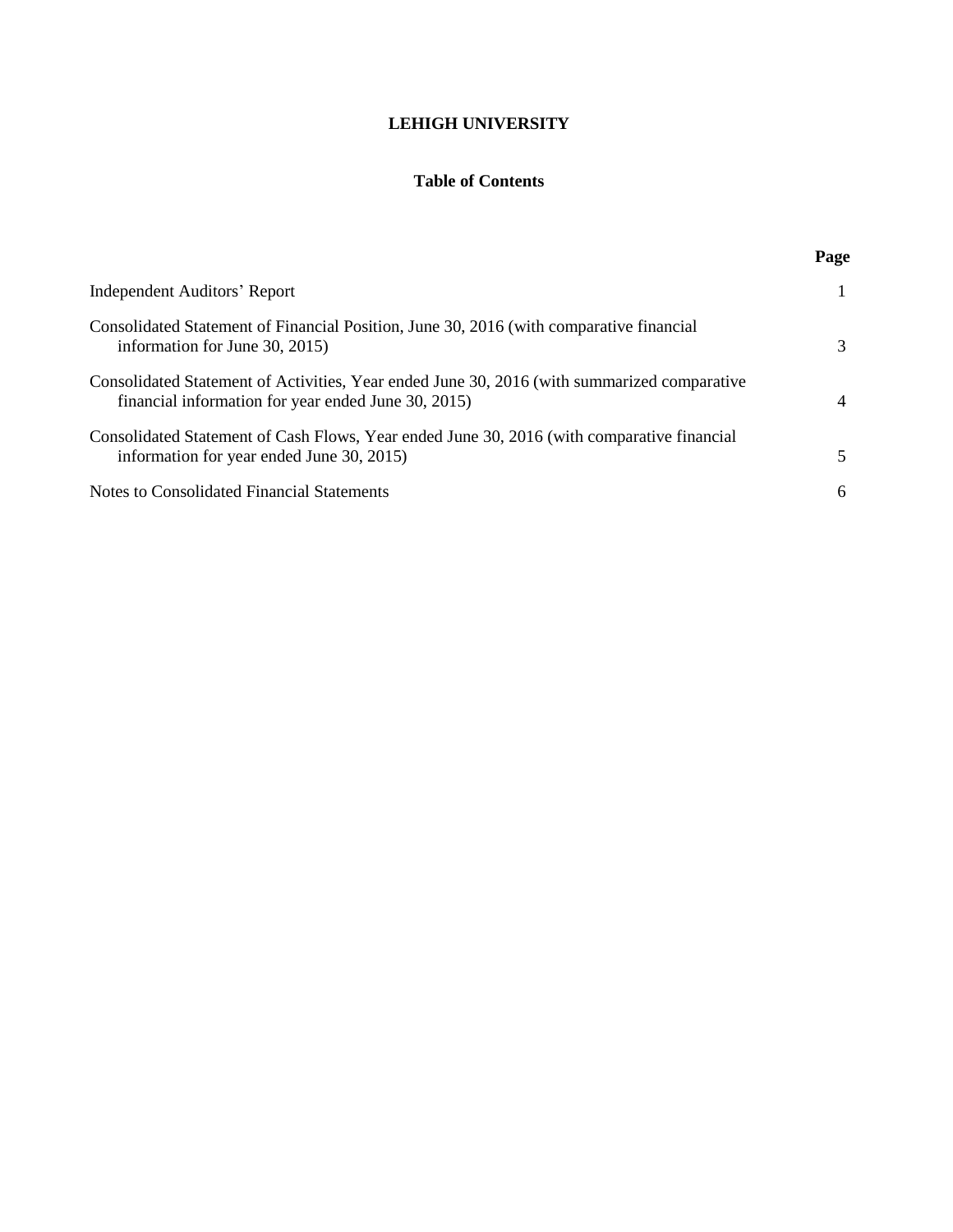

**KPMG LLP**  1601 Market Street Philadelphia, PA 19103-2499

# **Independent Auditors' Report**

The Board of Trustees Lehigh University:

We have audited the accompanying consolidated financial statements of Lehigh University, which comprise the consolidated statement of financial position as of June 30, 2016, and the related consolidated statements of activities and cash flows for the year then ended, and the related notes to the consolidated financial statements.

# *Management's Responsibility for the Consolidated Financial Statements*

Management is responsible for the preparation and fair presentation of these consolidated financial statements in accordance with U.S. generally accepted accounting principles; this includes the design, implementation, and maintenance of internal control relevant to the preparation and fair presentation of consolidated financial statements that are free from material misstatement, whether due to fraud or error.

# *Auditors' Responsibility*

Our responsibility is to express an opinion on these consolidated financial statements based on our audit. We conducted our audit in accordance with auditing standards generally accepted in the United States of America. Those standards require that we plan and perform the audit to obtain reasonable assurance about whether the consolidated financial statements are free from material misstatement.

An audit involves performing procedures to obtain audit evidence about the amounts and disclosures in the consolidated financial statements. The procedures selected depend on the auditors' judgment, including the assessment of the risks of material misstatement of the consolidated financial statements, whether due to fraud or error. In making those risk assessments, the auditor considers internal control relevant to the organization's preparation and fair presentation of the consolidated financial statements in order to design audit procedures that are appropriate in the circumstances, but not for the purpose of expressing an opinion on the effectiveness of the organization's internal control. Accordingly, we express no such opinion. An audit also includes evaluating the appropriateness of accounting policies used and the reasonableness of significant accounting estimates made by management, as well as evaluating the overall presentation of the consolidated financial statements.

We believe that the audit evidence we have obtained is sufficient and appropriate to provide a basis for our audit opinion.

# *Opinion*

In our opinion, the consolidated financial statements referred to above present fairly, in all material respects, the financial position of Lehigh University as of June 30, 2016, and the changes in its net assets and its cash flows for the year then ended in accordance with U.S. generally accepted accounting principles.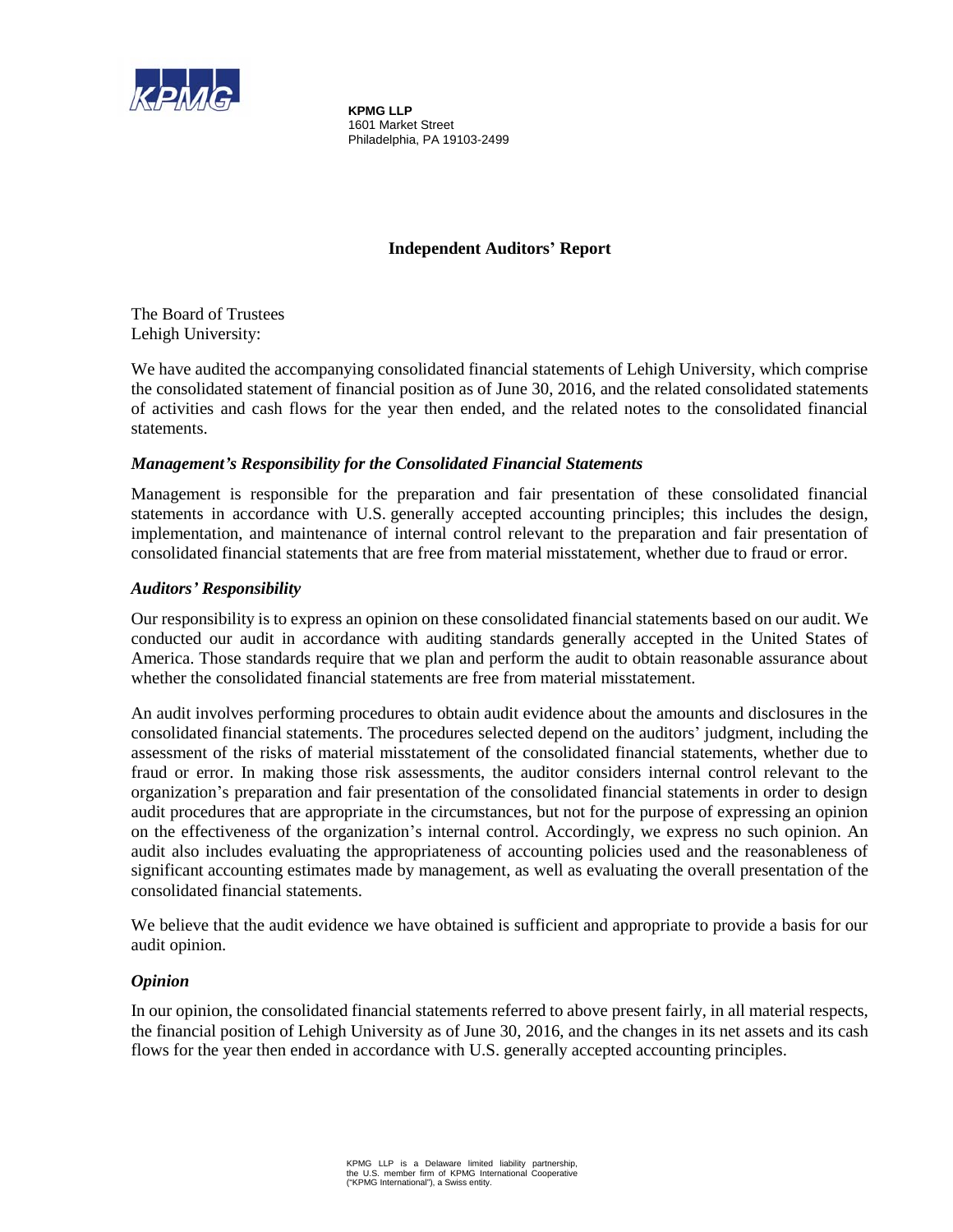

# *Report on Summarized Comparative Information*

We have previously audited Lehigh University's 2015 consolidated financial statements, and we expressed an unmodified audit opinion on those audited consolidated financial statements in our report dated October 20, 2015. In our opinion, the summarized comparative information presented herein as of and for the year ended June 30, 2015 is consistent, in all material respects, with the audited consolidated financial statements from which it has been derived.

KPMG LLP

Philadelphia, Pennsylvania October 24, 2016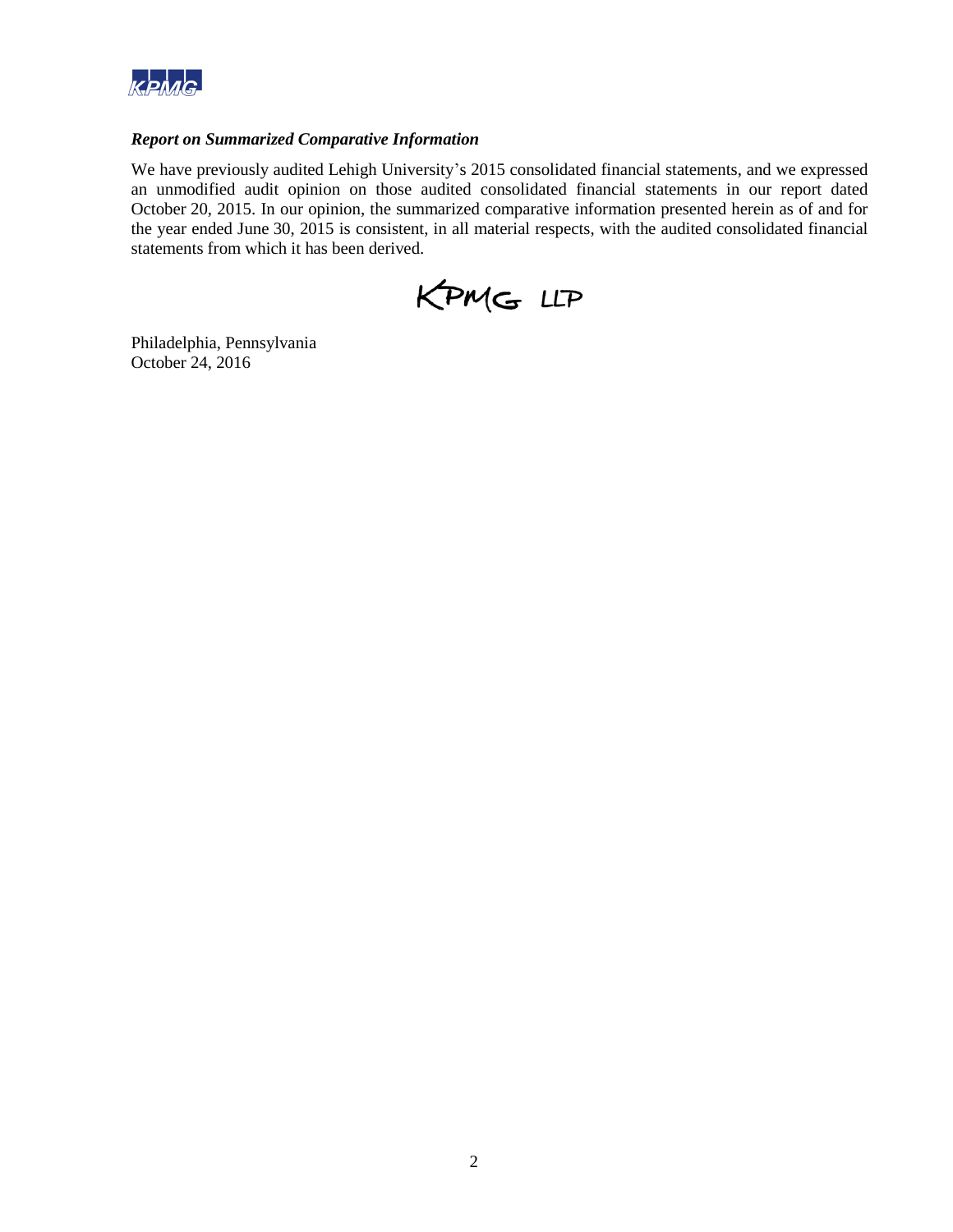## Consolidated Statement of Financial Position

June 30, 2016

(with comparative financial information for June 30, 2015)

(In thousands)

| <b>Assets</b>                                |                           | 2016      | 2015      |
|----------------------------------------------|---------------------------|-----------|-----------|
| Cash and cash equivalents (note $1(c)$ )     | $\boldsymbol{\mathsf{S}}$ | 24,930    | 28,626    |
| Accounts receivable, net (note 5)            |                           | 12,946    | 15,961    |
| Inventories                                  |                           | 1,590     | 1,752     |
| Prepaid expenses and other assets            |                           | 5,584     | 4,438     |
| Contributions receivable, net (note 8)       |                           | 37,030    | 56,688    |
| Notes receivable, net (note 6)               |                           | 12,767    | 13,140    |
| Investments (notes 2 and 4)                  |                           | 1,554,579 | 1,662,156 |
| Funds held in trust by others                |                           | 4,332     | 4,615     |
| Land, buildings, and equipment, net (note 7) |                           | 401,190   | 391,763   |
| <b>Total assets</b>                          | \$                        | 2,054,948 | 2,179,139 |
| <b>Liabilities and Net Assets</b>            |                           |           |           |
| Accounts payable and accrued expenses        | $\boldsymbol{\mathsf{S}}$ | 37,888    | 42,399    |
| Deferred revenues                            |                           | 23,837    | 22,550    |
| Annuity payment liability                    |                           | 19,443    | 18,786    |
| Other liabilities (notes 10, 11, and 13)     |                           | 55,982    | 47,838    |
| Deposits held for others                     |                           | 1,385     | 1,348     |
| Refundable federal student loan funds        |                           | 2,194     | 2,289     |
| Bonds, loans, and notes payable (note 10)    |                           | 240,025   | 280,887   |
| <b>Total liabilities</b>                     |                           | 380,754   | 416,097   |
| Net assets (notes 3 and 9):                  |                           |           |           |
| Unrestricted                                 |                           | 839,051   | 881,797   |
| Temporarily restricted                       |                           | 309,160   | 374,325   |
| Permanently restricted                       |                           | 525,983   | 506,920   |
| Total net assets                             |                           | 1,674,194 | 1,763,042 |
| Total liabilities and net assets             | \$                        | 2,054,948 | 2,179,139 |

See accompanying notes to consolidated financial statements.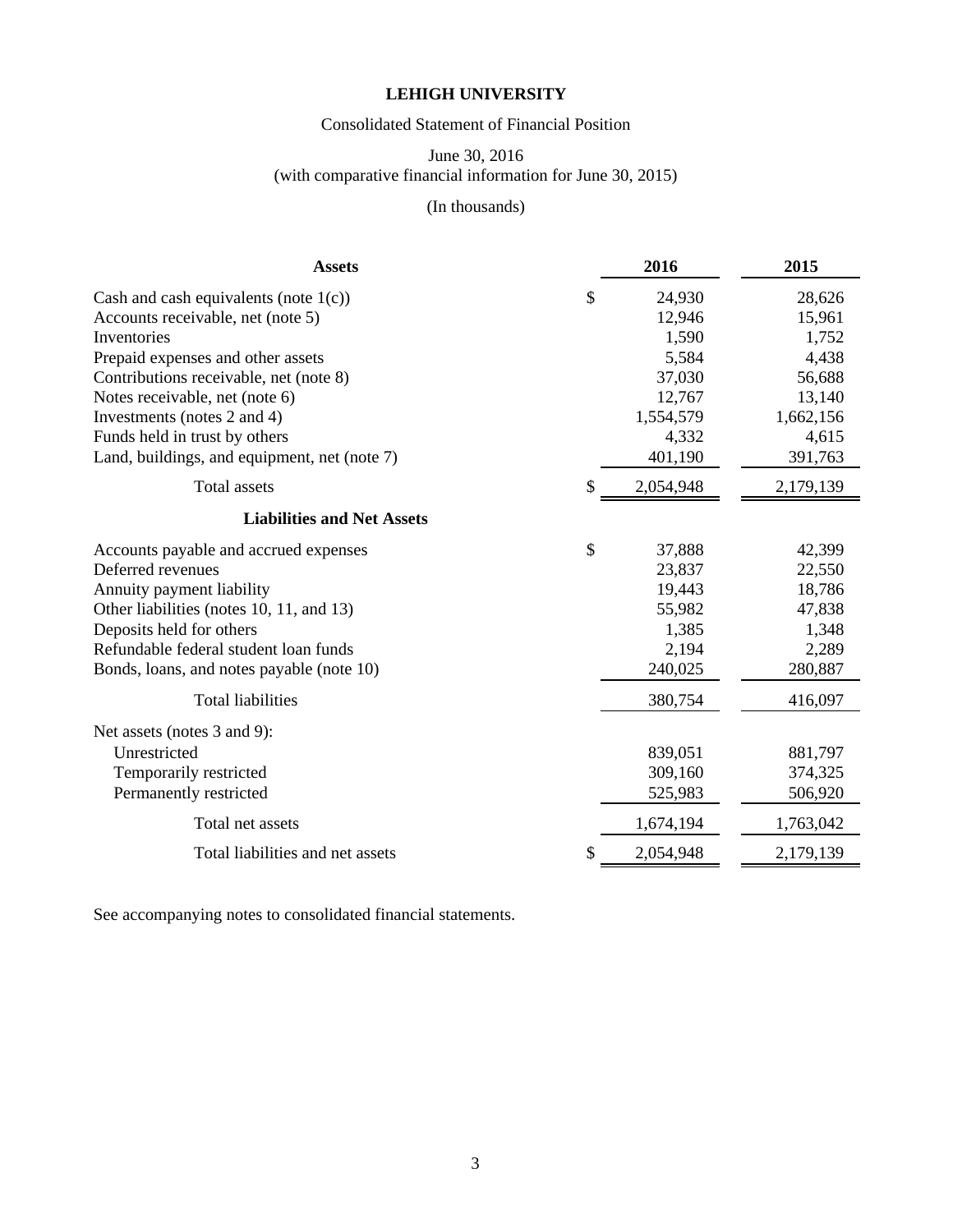#### Consolidated Statement of Activities

Year ended June 30, 2016

(with summarized comparative financial information for year ended June 30, 2015)

(In thousands)

|                                            |                     | 2016               |                    |              |           |
|--------------------------------------------|---------------------|--------------------|--------------------|--------------|-----------|
|                                            |                     | <b>Temporarily</b> | <b>Permanently</b> |              |           |
|                                            | <b>Unrestricted</b> | restricted         | restricted         | <b>Total</b> | 2015      |
| Support and revenues:                      |                     |                    |                    |              |           |
| Tuition and fees, net (note $1(i)$ )<br>\$ | 185,644             |                    |                    | 185,644      | 180,099   |
| Federal grants and contracts               | 23,597              |                    |                    | 23,597       | 27,085    |
| State and local grants and contracts       | 6,314               |                    |                    | 6,314        | 7,255     |
| Private grants and contracts               | 5,807               |                    |                    | 5,807        | 6,026     |
| Contributions                              | 15,090              |                    |                    | 15,090       | 12,141    |
| Investment return (note 2)                 | 82,527              |                    |                    | 82,527       | 77,949    |
| Auxiliary enterprises                      | 43,492              |                    |                    | 43,492       | 42,063    |
| Independent operations (note $1(a)$ )      | 11,123              |                    |                    | 11,123       | 10,087    |
| Other sources                              | 9,543               |                    |                    | 9,543        | 10,145    |
| Gifts and trusts released from             |                     |                    |                    |              |           |
| restrictions                               | 3,164               | (3,164)            |                    |              |           |
| Total support and                          |                     |                    |                    |              |           |
| revenues                                   | 386,301             | (3,164)            |                    | 383,137      | 372,850   |
|                                            |                     |                    |                    |              |           |
| Expenses:                                  |                     |                    |                    |              |           |
| Instruction                                | 144,281             |                    |                    | 144,281      | 141,789   |
| Research                                   | 39,285              |                    |                    | 39,285       | 40,459    |
| Public service                             | 3,258               |                    |                    | 3,258        | 3,244     |
| Academic support                           | 32,460              |                    |                    | 32,460       | 32,416    |
| Student services                           | 36,216              |                    |                    | 36,216       | 36,320    |
| Institutional support (note 16)            | 69,522              |                    |                    | 69,522       | 67,264    |
| Auxiliary enterprises                      | 37,757              |                    |                    | 37,757       | 36,039    |
| Independent operations (note $1(a)$ )      | 11,240              |                    |                    | 11,240       | 10,195    |
| Total expenses (note 12)                   | 374,019             |                    |                    | 374,019      | 367,726   |
| Operating income (loss)                    | 12,282              | (3, 164)           |                    | 9,118        | 5,124     |
| Nonoperating activity:                     |                     |                    |                    |              |           |
| Investment return (note 2):                |                     |                    |                    |              |           |
| University                                 | (68, 149)           | (48, 245)          | (370)              | (116,764)    | (31,678)  |
| Independent operations                     | 387                 |                    |                    | 387          | (1,095)   |
| Gifts and trusts                           | 3,244               | 3,107              | 15,180             | 21,531       | 20,215    |
| Gifts and trusts released from             |                     |                    |                    |              |           |
| restrictions and changes in                |                     |                    |                    |              |           |
| donor intent                               | 16,899              | (17, 101)          | 202                |              |           |
| Change in fair value of interest           |                     |                    |                    |              |           |
| rate swaps (note 11)                       | (3,189)             |                    |                    | (3,189)      | 984       |
| Postretirement plan changes                |                     |                    |                    |              |           |
| other than net periodic benefit            |                     |                    |                    |              |           |
| $costs$ (note 13):                         |                     |                    |                    |              |           |
| University                                 | (2,559)             |                    |                    | (2,559)      | 4,383     |
| Independent operations                     | (63)                |                    |                    | (63)         | 129       |
| Other                                      | (1, 598)            | 238                | 4,051              | 2,691        | (2,081)   |
| Nonoperating income (loss)                 | (55,028)            | (62,001)           | 19,063             | (97, 966)    | (9, 143)  |
| Change in net assets                       | (42,746)            | (65, 165)          | 19,063             | (88, 848)    | (4,019)   |
| Net assets, beginning of year              | 881,797             | 374,325            | 506,920            | 1,763,042    | 1,767,061 |
| \$<br>Net assets, end of year              | 839,051             | 309,160            | 525,983            | 1,674,194    | 1,763,042 |

See accompanying notes to consolidated financial statements.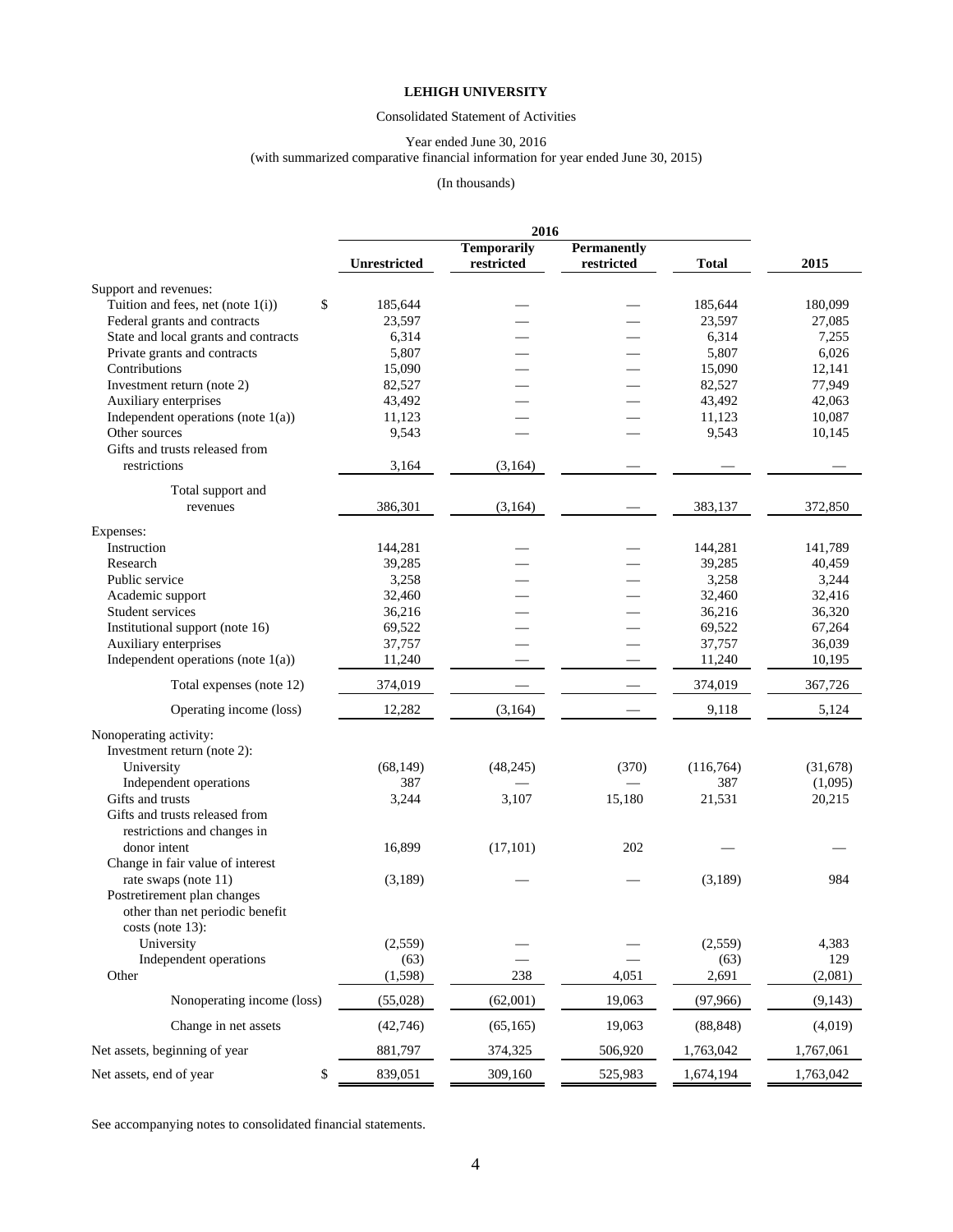#### Consolidated Statement of Cash Flows

#### Year ended June 30, 2016

#### (with comparative financial information for year ended June 30, 2015)

#### (In thousands)

|                                                                                                   | 2016            | 2015        |
|---------------------------------------------------------------------------------------------------|-----------------|-------------|
| Cash flows from operating activities:                                                             |                 |             |
| Change in net assets                                                                              | \$<br>(88, 848) | (4,019)     |
| Adjustments to reconcile change in net assets to net cash used in                                 |                 |             |
| operating activities:                                                                             |                 |             |
| Gifts and trusts restricted for long-term investment                                              | (17,393)        | (26, 483)   |
| Noncash contributions                                                                             | (2,132)         | (1,914)     |
| Investment earnings restricted for long-term investmen                                            | 281             | (343)       |
| Net realized gains on investments                                                                 | (24, 912)       | (86,355)    |
| Net unrealized losses on investments                                                              | 69,008          | 58,816      |
| Change in fair value of rate swap liabilities                                                     | 2,786           | (791)       |
| Payment of annuity obligations                                                                    | 1,336           | 1,341       |
| Other nonoperating activity                                                                       | 417             | 476         |
| Depreciation and amortization                                                                     | 27,903          | 26,455      |
| Independent operations provision for bad debts                                                    | 1,841           | 1,020       |
| University provision for bad debts                                                                | 381             | 92          |
| Change in operating assets and liabilities:                                                       |                 |             |
| Decrease (increase) in accounts receivable                                                        | 2,420           | (89)        |
| Decrease in inventories                                                                           | 162             | 45          |
| Decrease in contributions receivable                                                              | 19,658          | 13,462      |
| (Decrease) increase in accounts payable and accrued expenses                                      | (4,511)         | 2,357       |
| Increase (decrease) in deferred revenues                                                          | 1,287           | (2,660)     |
| Increase (decrease) in annuity payment liability                                                  | 657             | (167)       |
| Increase (decrease) in deposits held for others                                                   | 37              | (13)        |
| Increase (decrease) in accrued postretirement benefit cost<br>(Increase) decrease in other assets | 4,867           | (1,926)     |
|                                                                                                   | (1, 146)        | 1,338       |
| (Decrease) increase in other liabilities                                                          | (53)            | 142         |
| Net cash used in operating activities                                                             | (5,954)         | (19,216)    |
| Cash flows from investing activities:                                                             |                 |             |
| Proceeds from sale of investments                                                                 | 1,734,705       | 1,526,565   |
| Purchases of investments                                                                          | (1,670,942)     | (1,520,371) |
| Student loans and other notes advanced                                                            | (1,272)         | (1,304)     |
| Independent operations loans advanced                                                             | (1,607)         | (2,032)     |
| Student loans and other notes collected                                                           | 1,339           | 1,299       |
| Independent operations loans collected                                                            | 270             | 972         |
| Purchase of land, buildings, and equipment                                                        | (34, 895)       | (51,797)    |
| Net cash provided by (used in) investing activities                                               | 27,598          | (46,668)    |
| Cash flows from financing activities:                                                             |                 |             |
| Proceeds from issuance of indebtedness                                                            |                 | 25,000      |
| Repayments of principal of indebtedness                                                           | (41,021)        | (5,801)     |
| Gifts and trusts restricted for long-term investment                                              | 17,393          | 26,483      |
| Investment earnings restricted for long-term investmen                                            | (281)           | 343         |
| Decrease in refundable loan funds                                                                 | (95)            | (101)       |
| Payment of annuity obligations                                                                    | (1, 336)        | (1,341)     |
| Net cash (used in) provided by financing activities                                               | (25, 340)       | 44,583      |
| Net decrease in cash and cash equivalents                                                         | (3,696)         | (21,301)    |
| Cash and cash equivalents at beginning of year                                                    | 28,626          | 49,927      |
| Cash and cash equivalents at end of year                                                          | \$<br>24,930    | 28,626      |
| Supplemental data:<br>Interest paid                                                               | \$<br>9,829     | 10,053      |

See accompanying notes to consolidated financial statements.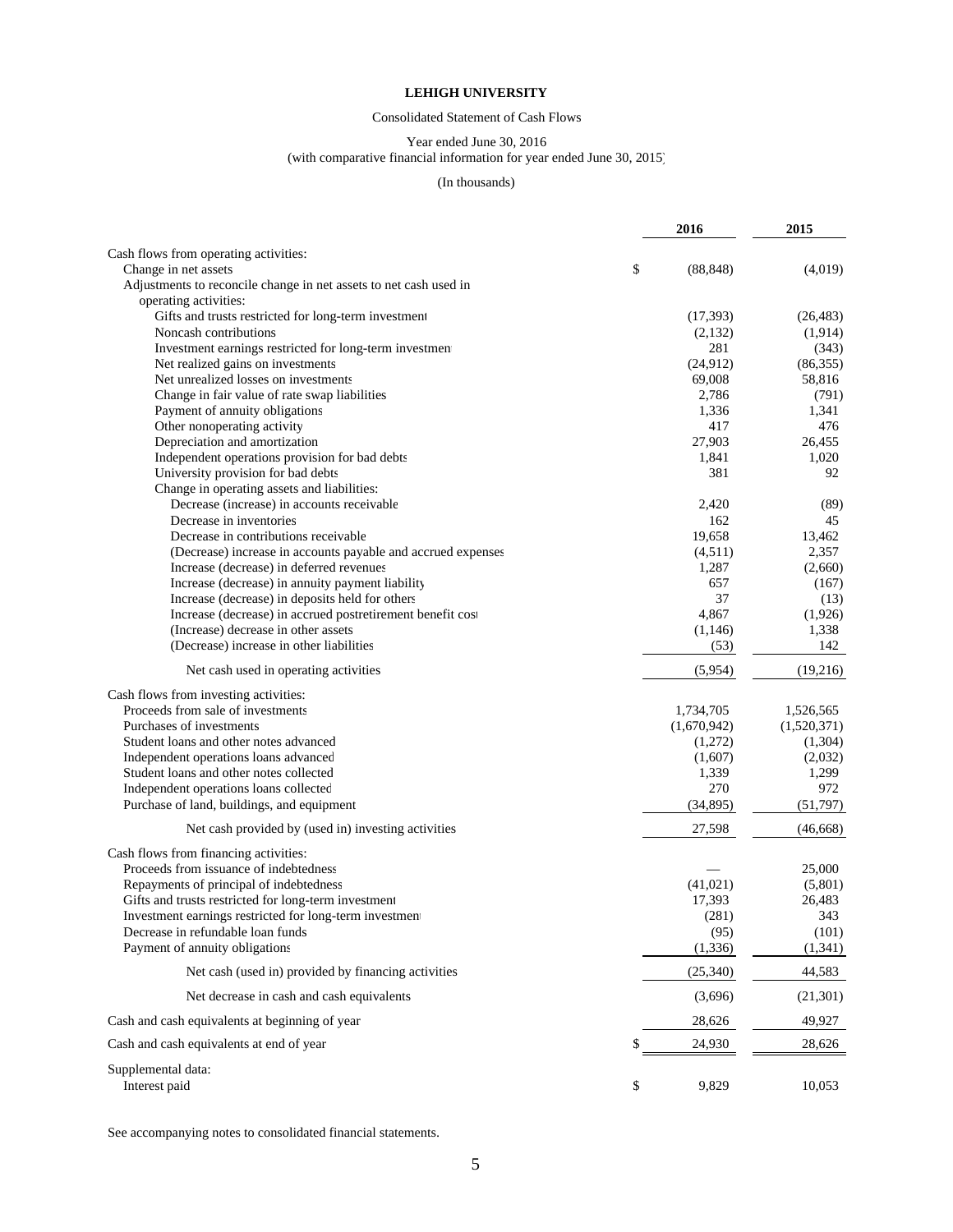Notes to Consolidated Financial Statements

June 30, 2016 (with comparative financial information for June 30, 2015)

### **(1) Summary of Significant Accounting Policies**

#### *(a) Organization*

Lehigh University (the University), an independent, nondenominational, coeducational university, is incorporated in the Commonwealth of Pennsylvania as a nonprofit corporation and is a tax-exempt organization as described in Section 501(c)(3) of the Internal Revenue Code of 1986, as amended. The University is accredited by the Middle States Association of Colleges and Schools.

Founded in 1865, the University has approximately 5,100 undergraduates within its three major units – the College of Arts and Sciences, the College of Business and Economics, and the P.C. Rossin College of Engineering and Applied Science – and approximately 2,000 students enrolled in graduate programs offered through these colleges and in the College of Education.

The University's subsidiary organization, LU Properties, LLC (LU Properties), a Pennsylvania limited liability company, serves as Manager for twenty-three limited liability companies that were established as a result of a real estate gift. The University is the sole member of all of the limited liability companies. As Manager, LU Properties is responsible for the strategic and operational aspects of the real estate investment. The results of their operations are shown as nonoperating investment return in the University's consolidated statement of activities.

The University is also the sole member of So-Beth Funding LLC (So-Beth Funding). So-Beth Funding was formed to improve the condition of residential properties and quality of property management in the South Bethlehem community in order to create a more attractive and safe neighborhood for University students and the greater community. The results of So-Beth Funding's operations appear as institutional support in the University's consolidated statement of activities.

In 2016 the University established South River Investments LLC (South River), a Pennsylvania limited liability company, to own and develop certain real estate properties in the local community. The results of South River's operations appear as public service in the University's consolidated statement of activities.

The Ben Franklin Technology Partners of Northeastern PA (BFTP), Manufacturers Resource Center (MRC), and Lehigh and Northampton Counties Revolving Loan Fund (RLF) are also wholly owned subsidiaries of the University. The results of their operations are shown as independent operations in the University's consolidated statement of activities.

BFTP is an entity that encourages public and private sector cooperation in stimulating economic growth. BFTP provides funds to its clients under the terms of its early stage and established manufacturer loan programs. Considering the nature of the loans and collection history, BFTP has recorded an estimated allowance for doubtful collections.

MRC provides resources to help small and medium-sized regional manufacturing companies enhance their ability to compete successfully by providing consulting, education, and strategic partnering services. RLF's principal activity is to provide capital (in the form of loans) to new and existing businesses for the purpose of creating and retaining permanent private-sector jobs.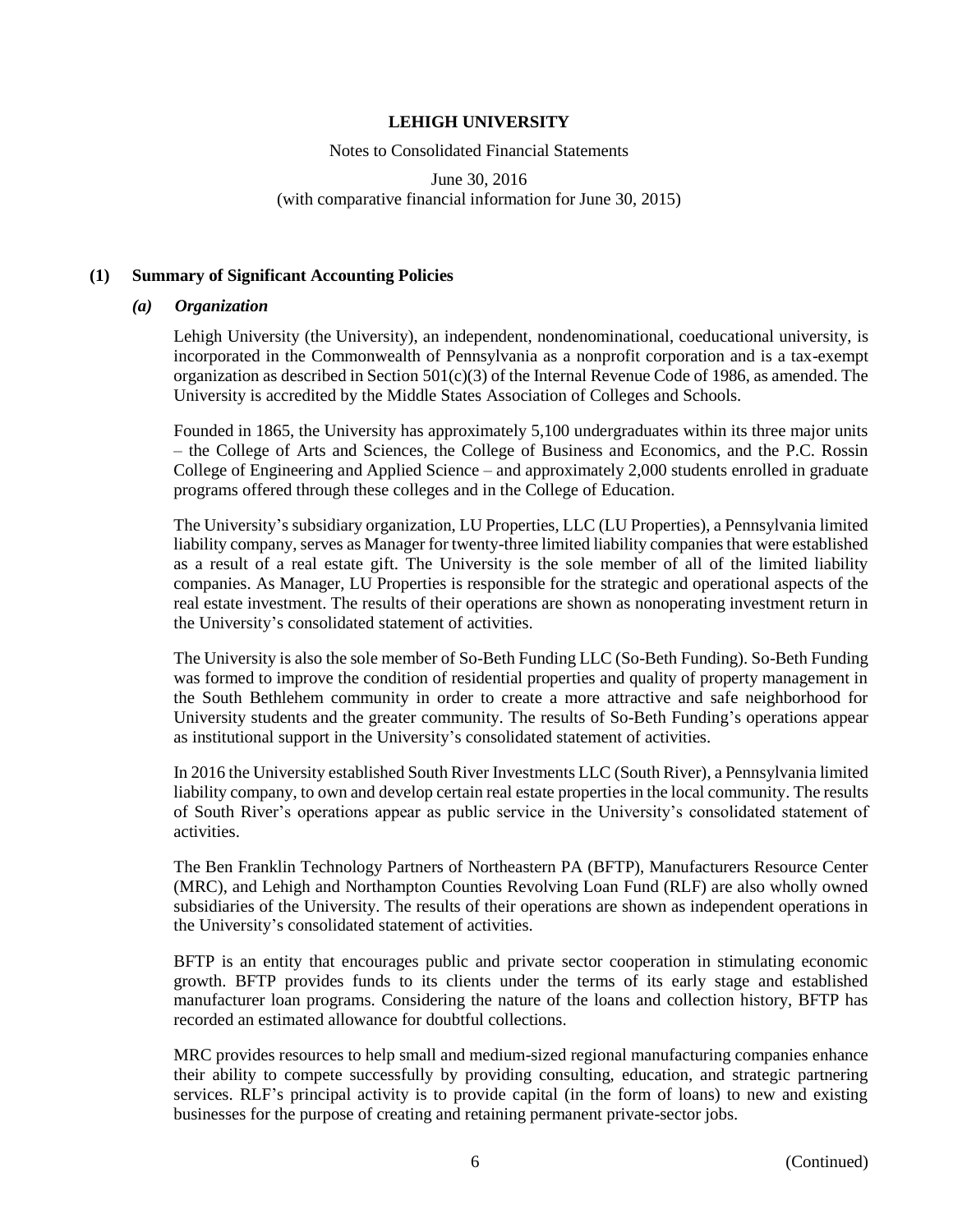Notes to Consolidated Financial Statements

# June 30, 2016 (with comparative financial information for June 30, 2015)

The majority of the independent operations revenue reported in the University's consolidated statement of activities relates to BFTP and MRC revenue received in the form of federal and state grants and client fees for services.

The assets and liabilities of all subsidiary organizations appear in the appropriate line items of the consolidated statement of financial position.

#### *(b) Basis of Presentation*

The accompanying consolidated financial statements of the University include all subsidiary organizations and have been prepared on the accrual basis of accounting and in conformity with U.S. generally accepted accounting principles (GAAP). All significant inter-organizational balances and transactions have been eliminated.

The University's consolidated financial statements are presented in accordance with the external financial reporting requirements for not-for-profit organizations, which include three basic financial statements and the classification of resources into three separate classes of net assets, as follows:

*Unrestricted* – Net assets that are free of donor-imposed restrictions; all revenues, expenses, gains, and losses that are not changes in permanently or temporarily restricted net assets. Unrestricted net assets may be designated for specific purposes by action of the Board of Trustees or management.

*Temporarily Restricted* – Net assets whose use by the University is limited by donor-imposed stipulations that either expire by passage of time or that can be fulfilled or removed by actions of the University pursuant to those stipulations.

*Permanently Restricted* – Net assets whose use by the University is limited by donor-imposed stipulations that neither expire with the passage of time nor can be fulfilled or otherwise removed by actions of the University. Generally, the donors of these assets permit the University to use all or part of the investment income on related investments for general or specific purposes. Such assets primarily include the University's permanent endowment fund.

Nonoperating activities reflect transactions of a long-term investment or capital nature, including contributions restricted for acquisitions of facilities and equipment, contributions restricted with donor-imposed stipulations, gains and losses on investments net of the University's spending policy, and certain postretirement benefits-related changes in net assets.

#### *(c) Cash Equivalents*

All highly liquid investments with an original maturity of three months or less, except those held for long-term investment purposes, are considered to be cash equivalents.

#### *(d) Inventories*

Inventories are stated at the lower of cost or net realizable value.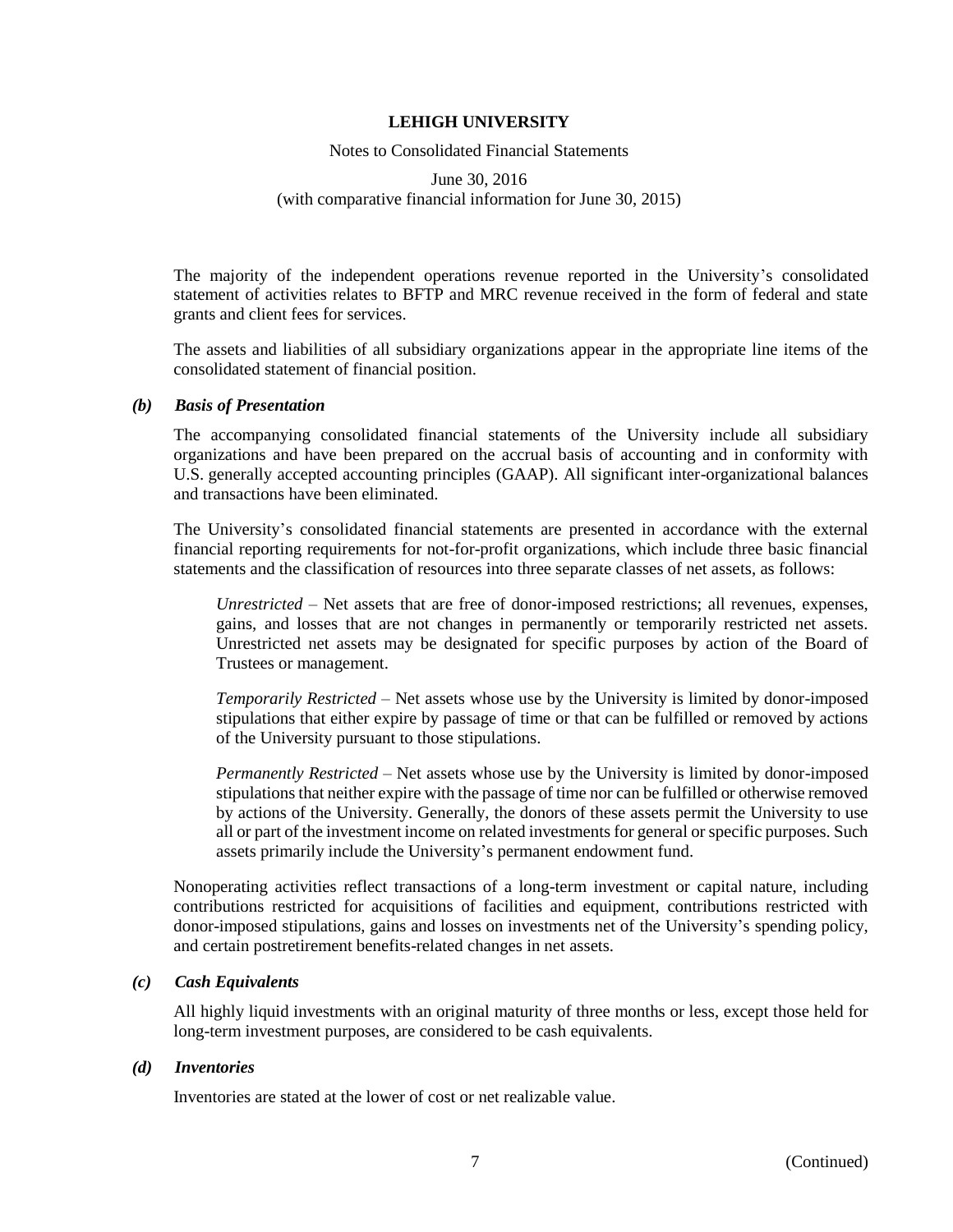Notes to Consolidated Financial Statements

June 30, 2016 (with comparative financial information for June 30, 2015)

#### *(e) Investments*

Investments are stated at fair value or net asset value (NAV) as a practical expedient to fair value (see note 4).

Unrealized gains and losses on investments are included in nonoperating investment return in the consolidated statement of activities.

The University's investments are exposed to various risks such as interest rate, market, and credit risks. Such risks, and the resulting investment security values, may be influenced by changes in economic conditions and market perceptions and expectations. Accordingly, it is at least reasonably possible that changes in the values of investment securities will occur in the near term and that such changes could materially affect the amounts reported in the consolidated statement of financial position.

### *(f) Contributions*

Contributions received, including unconditional promises to give, are recognized as revenues when the donor's commitment is received. Unconditional promises to give are recognized at the estimated present value of the future cash flows, net of allowances. Allowances for uncollectible amounts are recorded based on management's estimate of realizability of the underlying pledges.

Contributions made towards long-lived assets are held as temporarily restricted until the asset is completed and available for use. At such time, the contribution is considered to be released from restriction and reclassified to unrestricted net assets. Contributions that are released from restriction within the year received are classified as unrestricted gifts. Gifts of noncash assets are recorded at their fair value. Conditional promises are recorded when donor stipulations are substantially met.

#### *(g) Split-Interest Agreements and Annuities Payable*

The University's split-interest agreements with donors consist primarily of annuity, life income, and charitable trusts for which the University serves as trustee. A majority of the assets held in these trusts are included in investments. Contribution revenues are recognized at the date the trusts are established after recording liabilities for the present value of the estimated future payments to be made to the donors and/or other beneficiaries. The liabilities are adjusted during the term of the trusts for changes in the value of the assets and changes in the estimated present value of future cash outflows and other changes in the estimates of future benefits. The annuities payable represent the net present value of future cash outflows over the annuitant's life expectancy, as required by the annuity agreements. The net present value is calculated using a discount rate range of 1.57% to 7.5%. The University is required by the laws of certain states to register and maintain reserves against charitable gift annuities. Such reserves amounted to approximately \$11.8 million and \$11.4 million as of June 30, 2016 and 2015, respectively, and are reported within investments in the consolidated statement of financial position.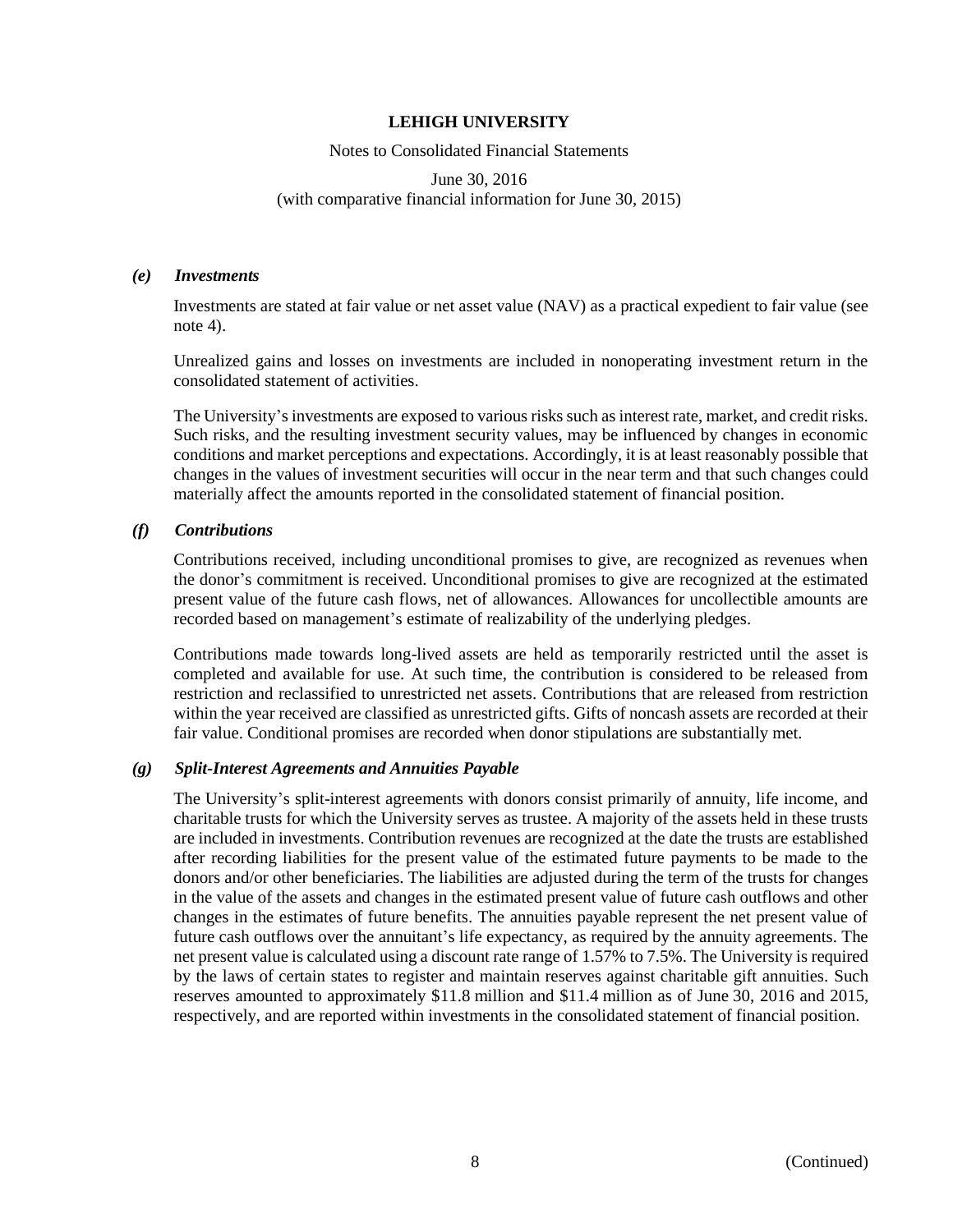Notes to Consolidated Financial Statements

June 30, 2016 (with comparative financial information for June 30, 2015)

### *(h) Land, Buildings, and Equipment*

Land, buildings, and equipment are carried at cost or at the fair market value at the date of the gift, less accumulated depreciation. Depreciation is computed on a straight-line basis over the estimated useful lives of the related asset. Depreciation is not recorded on land. Such assets and lives generally are as follows:

| <b>Buildings</b>                 | 50 to 60 years |
|----------------------------------|----------------|
| Equipment                        | 5 to 10 years  |
| Leasehold and other improvements | 10 to 20 years |

### *(i) Tuition and Fees*

Tuition and fees are reported net of financial aid that effectively reduces the amount of tuition and fees collected from students. Financial aid amounts offset against gross tuition and fees for 2016 and 2015 were \$86.6 million and \$82.5 million, respectively.

#### *(j) Asset Retirement Liabilities*

The University recognizes a liability for legal obligations associated with asset retirements in the period in which the obligation is incurred if a reasonable estimate of the fair value of the obligation can be made. When the liability is initially recorded, the University capitalizes the cost of the asset retirement obligation by increasing the carrying amount of the related long-lived asset. The liability is accreted to its present value each period, and the capitalized cost associated with the retirement obligation is depreciated over the useful life of the asset. Upon settlement of the obligation, any difference between the cost to settle the asset retirement obligation and the liability recorded is recognized as a gain or loss in the consolidated statement of activities.

# *(k) Deferred Revenues*

Revenues received in exchange transactions for specific activities that have not yet taken place are recorded as deferred revenue. Significant components of deferred revenue include student tuition and educational fees received in advance of services to be rendered and unexpended advances of grant and contract revenues.

#### *(l) Use of Estimates*

The preparation of the University's consolidated financial statements requires management to make estimates and assumptions that affect the reported amounts of assets and liabilities and disclosure of contingent assets and liabilities at the dates of the consolidated statement of financial position and the reported amounts of revenue and expense included in the consolidated statement of activities. Actual results could differ from such estimates. Significant estimates include alternative investments that are measured at NAV per share as a practical expedient for fair value, the postretirement benefit liability, and allocation of functional expenses.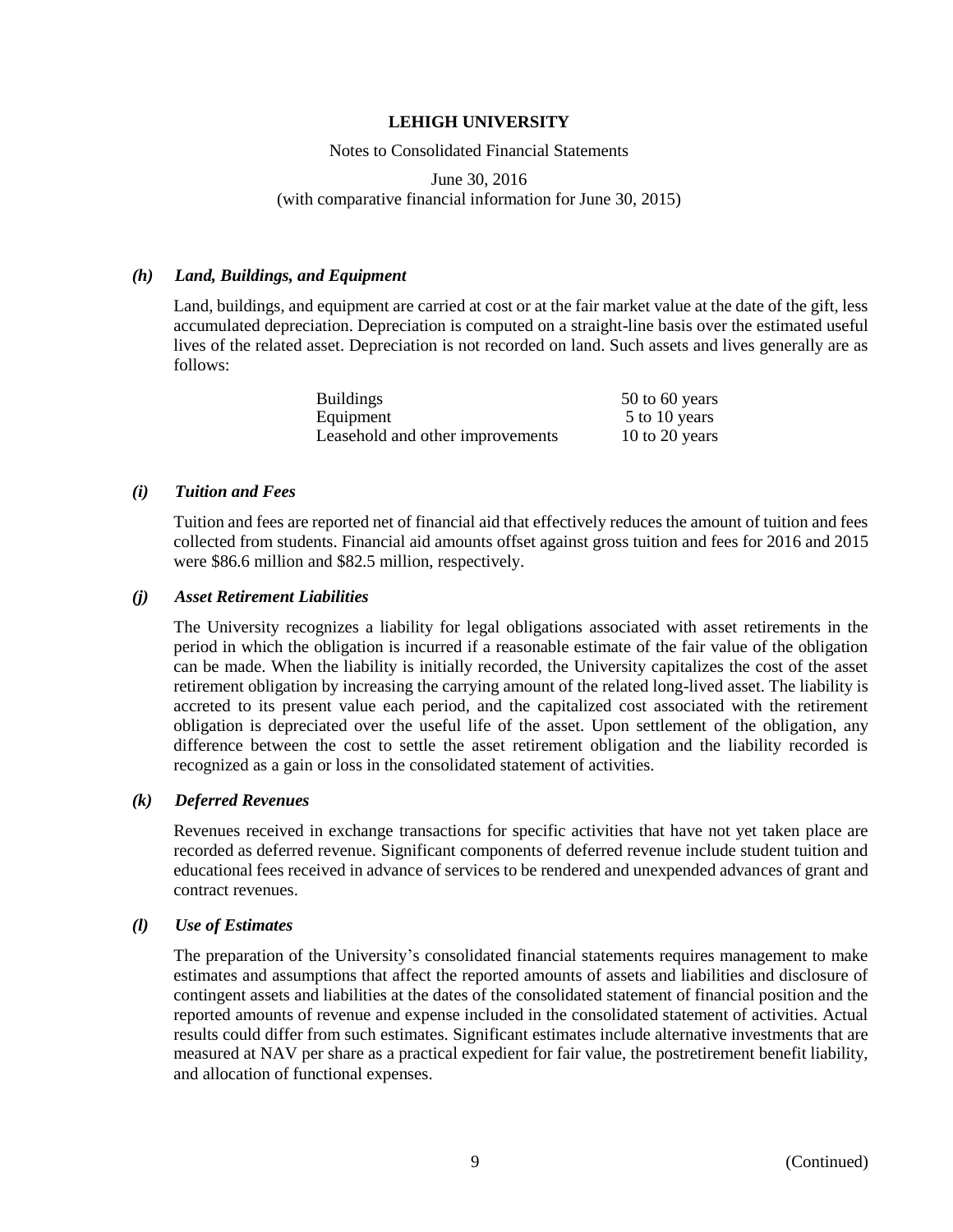#### Notes to Consolidated Financial Statements

### June 30, 2016 (with comparative financial information for June 30, 2015)

#### *(m) Reclassifications*

Certain 2015 amounts have been reclassified to conform to their presentation in the 2016 consolidated financial statements.

#### *(n) Recent Accounting Pronouncements*

In June 2015, the Financial Accounting Standards Board issued ASU No. 2015-10, *Technical Corrections and Improvements*, that addresses a variety of matters, including the amendment of the master glossary term, *readily determinable fair value*. Paragraph 30 of the ASU states that the fair value of an equity security that is an investment in a mutual fund or in a structure similar to a mutual fund (that is, a limited partnership or a venture capital entity) is readily determinable if the fair value per share (unit) is determined and published and is the basis for current transactions.

Paragraph 30 of the ASU became effective upon issuance. This guidance has resulted in the correction and reclassification of certain investments held by the University from investment funds measured at NAV (or its equivalent) to Level 2 of the fair value hierarchy. This guidance has been applied retrospectively and is reflected in the fair value hierarchy as of June 30, 2016 and 2015.

#### *(o) Prior Year Summarized Financial Information*

The consolidated financial statements include certain prior year summarized comparative information in total but not by net asset class. Such information does not include sufficient detail to constitute a presentation in conformity with GAAP. Accordingly, such information should be read in conjunction with the University's consolidated financial statements for the year ended June 30, 2015, from which the summarized information was derived.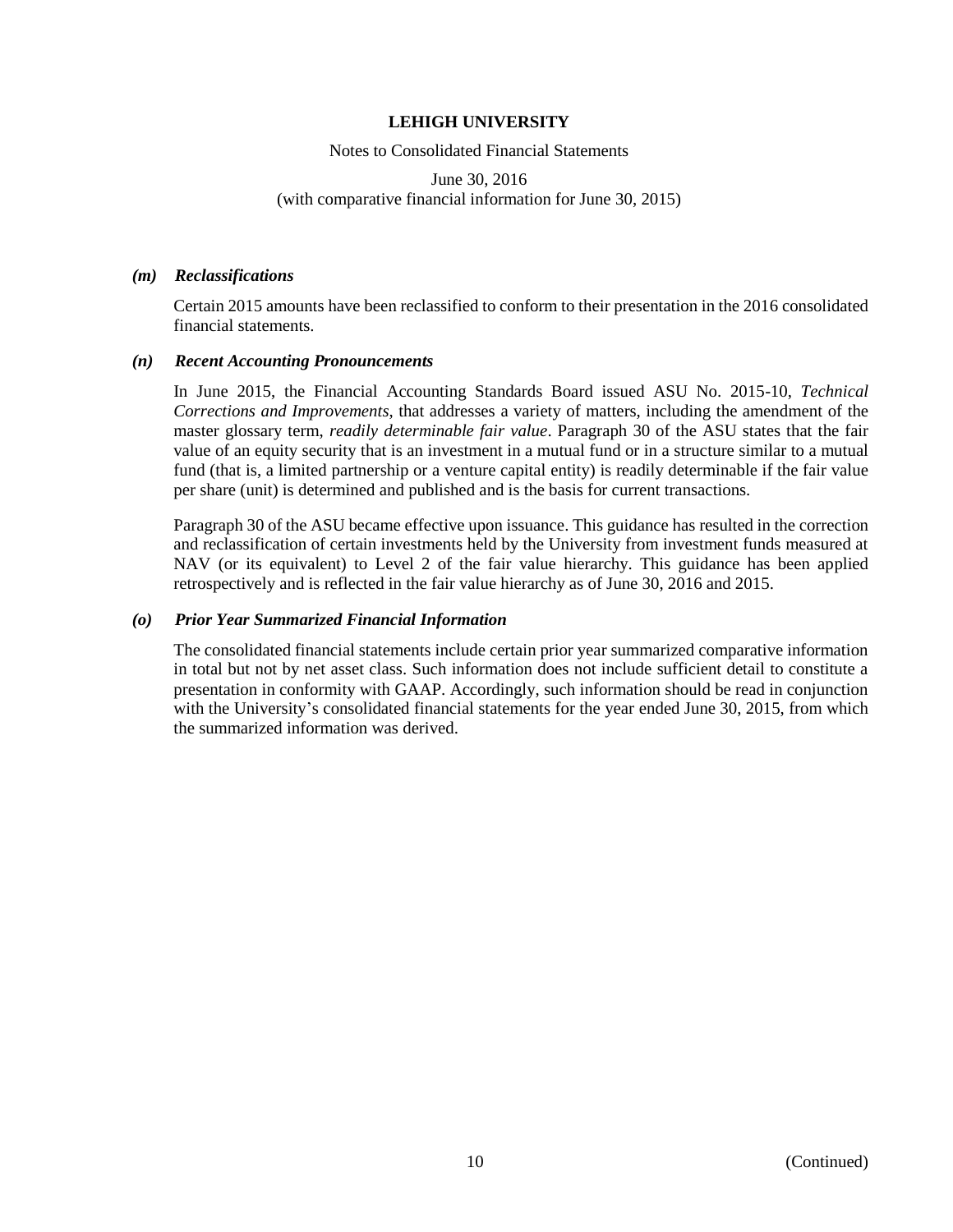Notes to Consolidated Financial Statements

# June 30, 2016 (with comparative financial information for June 30, 2015)

#### **(2) Investments**

Investments by major category at June 30, 2016 and 2015 are as follows (in thousands):

|                                      | 2016         | 2015      |
|--------------------------------------|--------------|-----------|
| Short-term investments               | \$<br>69,021 | 6,100     |
| Fixed income investments:            |              |           |
| U.S. government                      | 146,084      | 161,952   |
| Corporate                            | 90,590       | 116,678   |
| Other                                | 3,300        | 6,905     |
| Corporate stocks                     | 22,192       | 19,863    |
| Mutual and exchange-traded funds     | 191,661      | 239,284   |
| Real estate                          | 17,626       | 19,926    |
| Alternative investments:             |              |           |
| Global equity                        | 359,174      | 405,279   |
| Hedged equity                        | 59,585       | 65,323    |
| Absolute return                      | 252,878      | 273,305   |
| Natural resources equity             | 23,542       | 28,650    |
| Developed market credit              | 15,681       | 16,036    |
| Private investments                  | 300,089      | 299,720   |
| Life insurance and other investments | 3,156        | 3,135     |
| Total investments                    | 1,554,579    | 1,662,156 |

The University's investments are comprised of the assets of the University's endowment, assets supporting certain split interest agreements, and other investments for general operating purposes. Investments are reported at fair value or NAV as a practical expedient to fair value. Note 4, Fair Value Measurements, provides additional information about inputs used to determine fair value and about investments reported at NAV.

The majority of endowment and annuity fund investments are combined in investment pools with each individual account subscribing to or disposing of shares on the basis of the fair value per share. The investment objective is to maximize long-term total return through a combination of income and capital appreciation in a manner consistent with sound investment practices.

The University is obligated under certain investment agreements to periodically advance additional funding up to contractual levels. At June 30, 2016 and 2015, the University had unfunded commitments of \$156 million and \$155 million, respectively. While it is uncertain as to when these commitments will be called since the agreements do not specify exact funding dates, it is likely that funding will occur over the next several years. Funds to meet these commitments will be generated from rebalancing the investment pool asset allocation, as well as donor gifts and existing cash.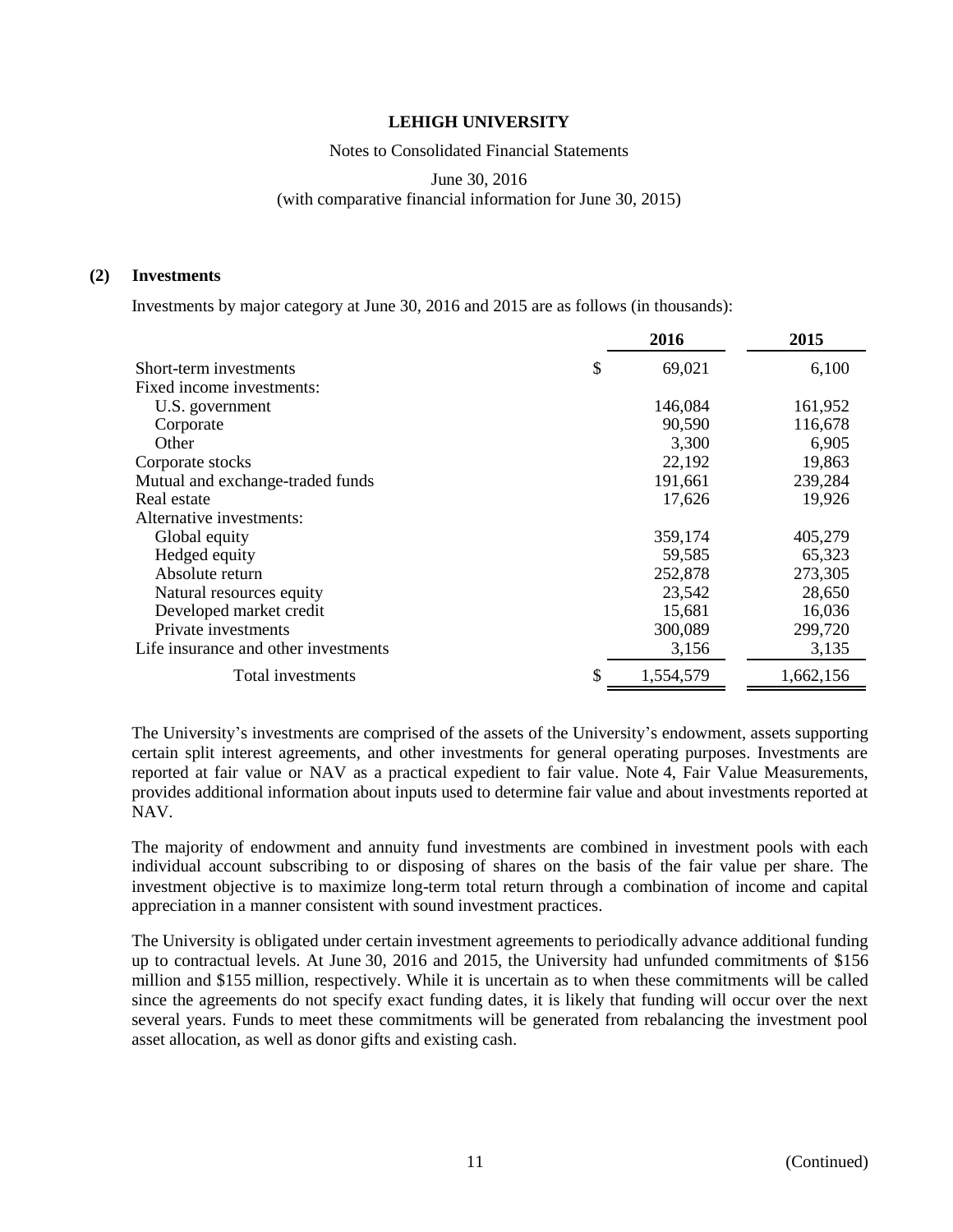#### Notes to Consolidated Financial Statements

# June 30, 2016 (with comparative financial information for June 30, 2015)

The components of total investment return are reflected below (in thousands). Investment earnings at June 30, 2016 and 2015 are net of investment expenses of approximately \$10.2 million and \$9.1 million, respectively.

|                                                                                                                              |    | 2016                | 2015             |
|------------------------------------------------------------------------------------------------------------------------------|----|---------------------|------------------|
| Investment earnings<br>Net realized and unrealized (losses) gains                                                            | \$ | 10.421<br>(44, 658) | 18,077<br>28,194 |
|                                                                                                                              |    | (34,237)            | 46,271           |
| Independent operations – net realized and unrealized<br>gains (losses)<br>Independent operations – other investment earnings |    | 562<br>344          | (655)<br>816     |
| Total                                                                                                                        | S  | (33, 331)           | 46,432           |

Investment return, as reflected in the consolidated statement of activities, consists of the following components (in thousands):

|                                                                                       |               | 2016       | 2015      |
|---------------------------------------------------------------------------------------|---------------|------------|-----------|
| Operating:                                                                            |               |            |           |
| Endowment spending distribution                                                       | $\mathcal{S}$ | 65,457     | 61,574    |
| Spending distribution $-$ other                                                       |               | 9,821      | 9,916     |
| Other investment earnings                                                             |               | 7,249      | 6,459     |
|                                                                                       |               | 82,527     | 77,949    |
| Independent operations – realized gains                                               |               | 175        | 440       |
| Independent operations – other investment earnings                                    |               | 344        | 816       |
| Total operating                                                                       |               | 83,046     | 79,205    |
| Nonoperating:                                                                         |               |            |           |
| Endowment spending distribution                                                       |               | 167        | 326       |
| Other investment (losses) gains<br>Net realized and unrealized losses net of spending |               | (447)      | 17        |
| distribution                                                                          |               | (116, 484) | (32,021)  |
|                                                                                       |               | (116,764)  | (31,678)  |
| Independent operations – net unrealized gains (losses)                                |               | 387        | (1,095)   |
| Total nonoperating                                                                    |               | (116,377)  | (32, 773) |
| Total investment return                                                               | \$            | (33, 331)  | 46,432    |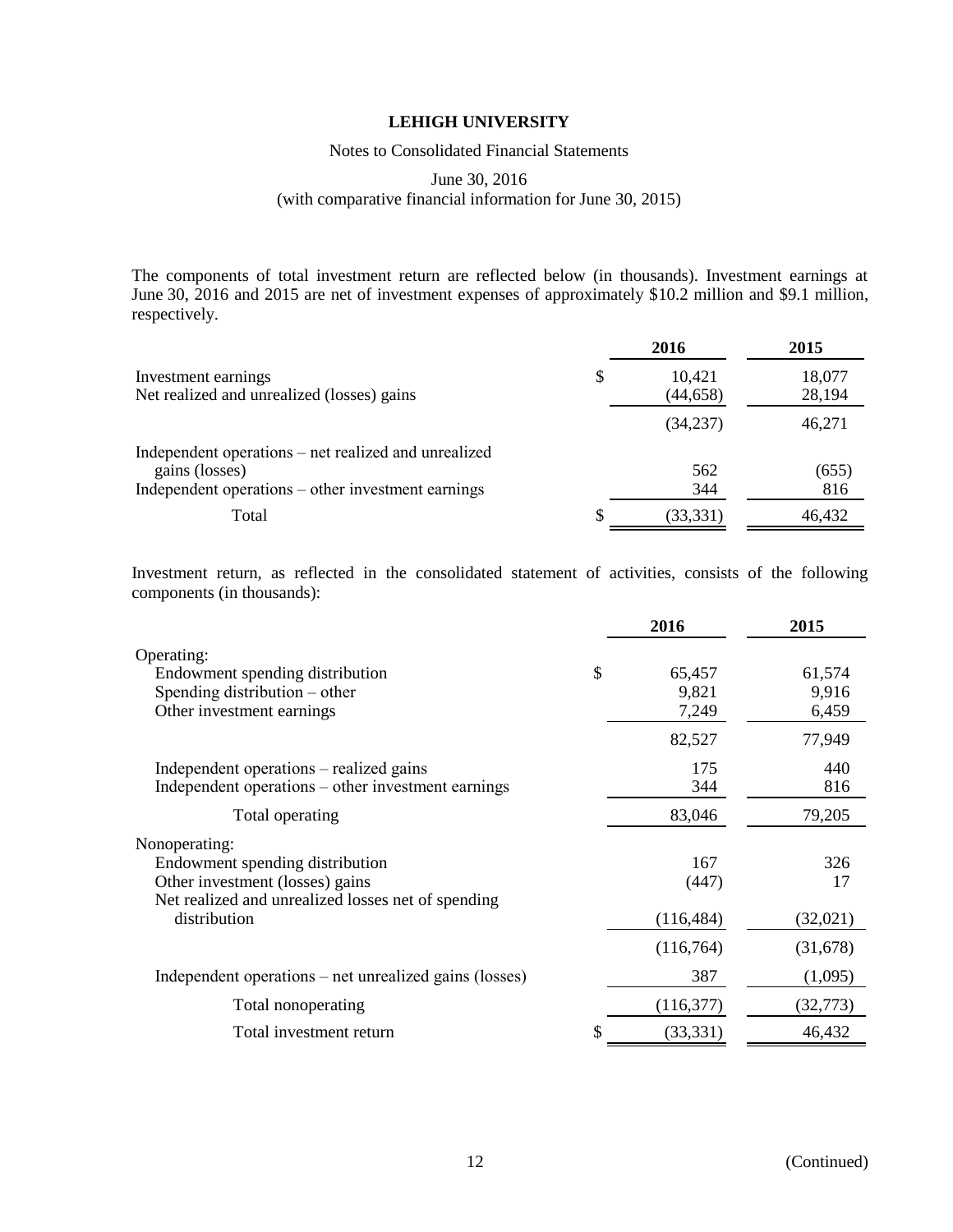#### Notes to Consolidated Financial Statements

# June 30, 2016 (with comparative financial information for June 30, 2015)

#### **(3) Endowment Net Assets**

The University's endowment consists of approximately 2,700 individual funds established for a variety of purposes. Its endowment includes both donor-restricted funds and funds designated by the Board of Trustees to function as endowments (board-designated). Net assets associated with endowment funds are classified and reported based upon the existence or absence of donor-imposed restrictions.

The University has interpreted relevant law as requiring the preservation of the original fair value of permanently restricted endowment funds as of the gift date, absent explicit donor stipulations to the contrary. From time to time, the fair value of assets associated with these funds may fall below the original fair value amount. Deficiencies of this nature at June 30, 2016 and 2015 were \$27.1 million and \$10.5 million, respectively. Such deficiencies are recorded as a decrease to unrestricted net assets and an increase to temporarily restricted net assets. These deficiencies resulted from unfavorable market fluctuations that occurred after the investment of the new permanently restricted contributions.

Endowment funds include funds actively managed by the University as part of a single commingled investment pool as well as a limited number of individual funds that are separately invested or held in trust by others. The principal financial objective of the endowment pool is that the real purchasing power of the endowment principal should be preserved and, if possible, enhanced, to help ensure the University's financial future. The productivity of the endowment pool must strike a balance between the preservation of principal in real terms for perpetuity and supporting a spending policy that sustains the educational mission of the University.

The Prudent Investor Rule of the Commonwealth of Pennsylvania views investment prudence on the part of the fiduciary from the standpoint of the total portfolio. Therefore, any reasonable investment may be considered for endowment pool assets as long as the risk and return tradeoff of the entire portfolio is prudent. The University's investment policy includes a target asset allocation, well diversified among suitable asset classes that is expected to generate, on average, the level of expected return necessary to meet endowment objectives at a responsible level of volatility consistent with achieving that return. To monitor the effectiveness of the investment strategy of the endowment pool, performance goals are established to exceed the expected real rate of return, established benchmark indices, and the median return of comparable endowment funds.

Commonwealth of Pennsylvania law permits the University to allocate to operating income a minimum of 2% and a maximum of 7% of a three-year moving average of the market value of the endowed assets. Unless the terms of the gift instrument state otherwise, accumulated endowment gains may be spent over time by the University. Therefore, in accordance with Commonwealth of Pennsylvania law regarding the investment of trust funds, gains on permanently restricted funds are classified as temporarily restricted net assets until appropriated under the spending policy. Net gains in excess of the spending policy are reflected as nonoperating investment return activity.

The University has an endowment spending policy based on 5% of a three-year moving average market value with a minimum increase of 0% per year and a maximum increase of 10% per year over the prior year's spending rate.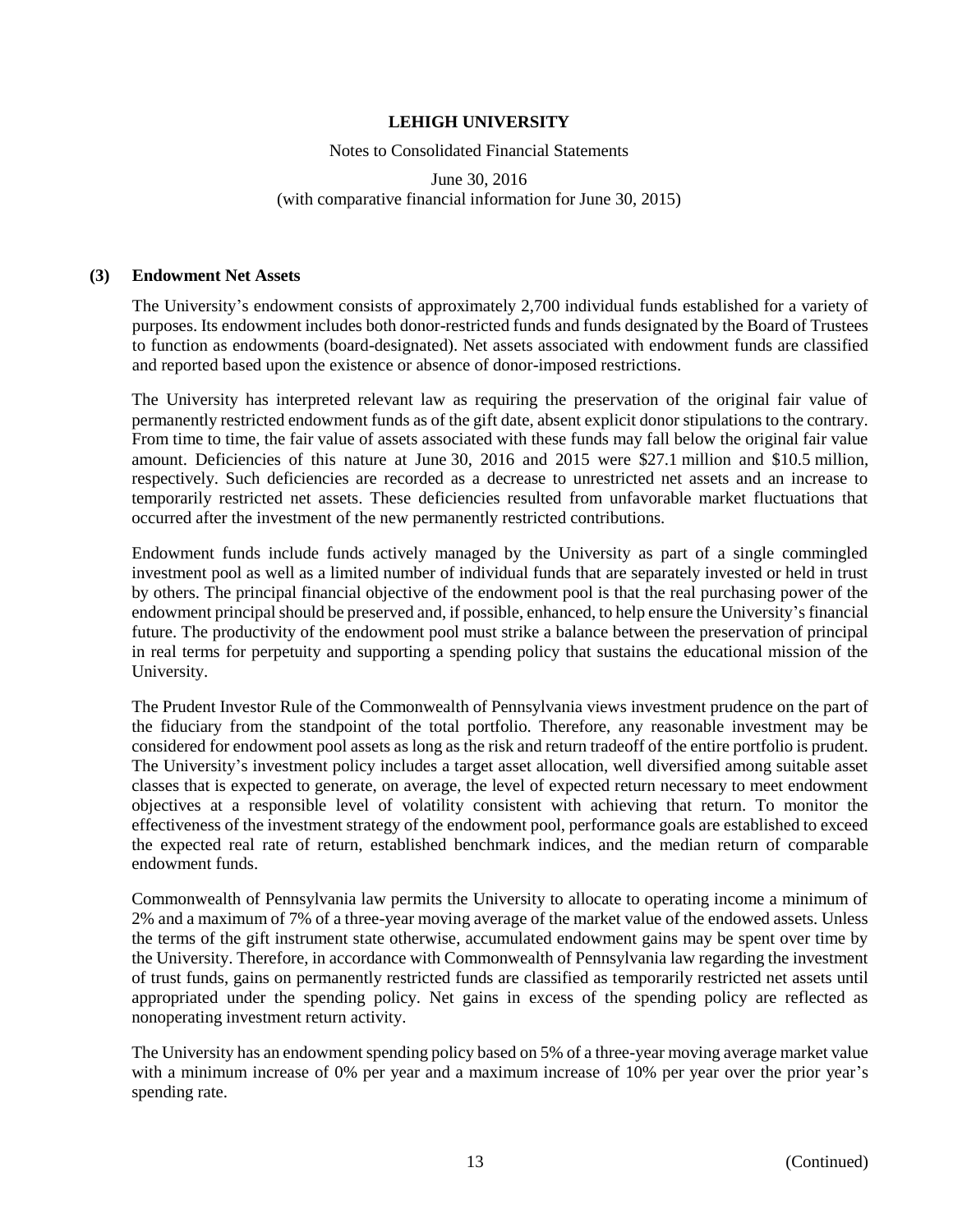Notes to Consolidated Financial Statements

June 30, 2016 (with comparative financial information for June 30, 2015)

Any income earned in excess of the spending limit is reinvested while funds may be withdrawn from investment return earned in prior years if income is less than the spending policy provision. This is designed to insulate investment policy from budgetary pressures, and to insulate program spending from fluctuations in capital markets. Average annual spending rates per share were 5.6% and 5.2% for fiscal years 2016 and 2015, respectively.

Endowment net asset composition as of June 30, 2016 (in thousands):

|                                              | <b>Unrestricted</b> | <b>Temporarily</b><br>restricted | <b>Permanently</b><br>restricted | Total     |
|----------------------------------------------|---------------------|----------------------------------|----------------------------------|-----------|
| Donor-restricted endowment<br>funds (corpus) | \$<br>(27, 131)     | 32.101                           | 476.063                          | 481,033   |
| Board-designated endowment<br>funds (corpus) | 214,064             |                                  |                                  | 214,064   |
| Accumulated gains on endowment<br>funds      | 155,747             | 257,348                          |                                  | 413,095   |
| Total endowment net<br>assets                | \$<br>342,680       | 289,449                          | 476,063                          | 1,108,192 |

Endowment net asset composition as of June 30, 2015 (in thousands):

|                                              |    | <b>Unrestricted</b> | <b>Temporarily</b><br>restricted | <b>Permanently</b><br>restricted | <b>Total</b> |
|----------------------------------------------|----|---------------------|----------------------------------|----------------------------------|--------------|
| Donor-restricted endowment<br>funds (corpus) | \$ | (10, 543)           | 13,808                           | 435.221                          | 438,486      |
| Board-designated endowment<br>funds (corpus) |    | 230.654             |                                  |                                  | 230,654      |
| Accumulated gains on endowment<br>funds      |    | 175,149             | 323,879                          |                                  | 499,028      |
| Total endowment net<br>assets                | Φ  | 395,260             | 337,687                          | 435,221                          | 1,168,168    |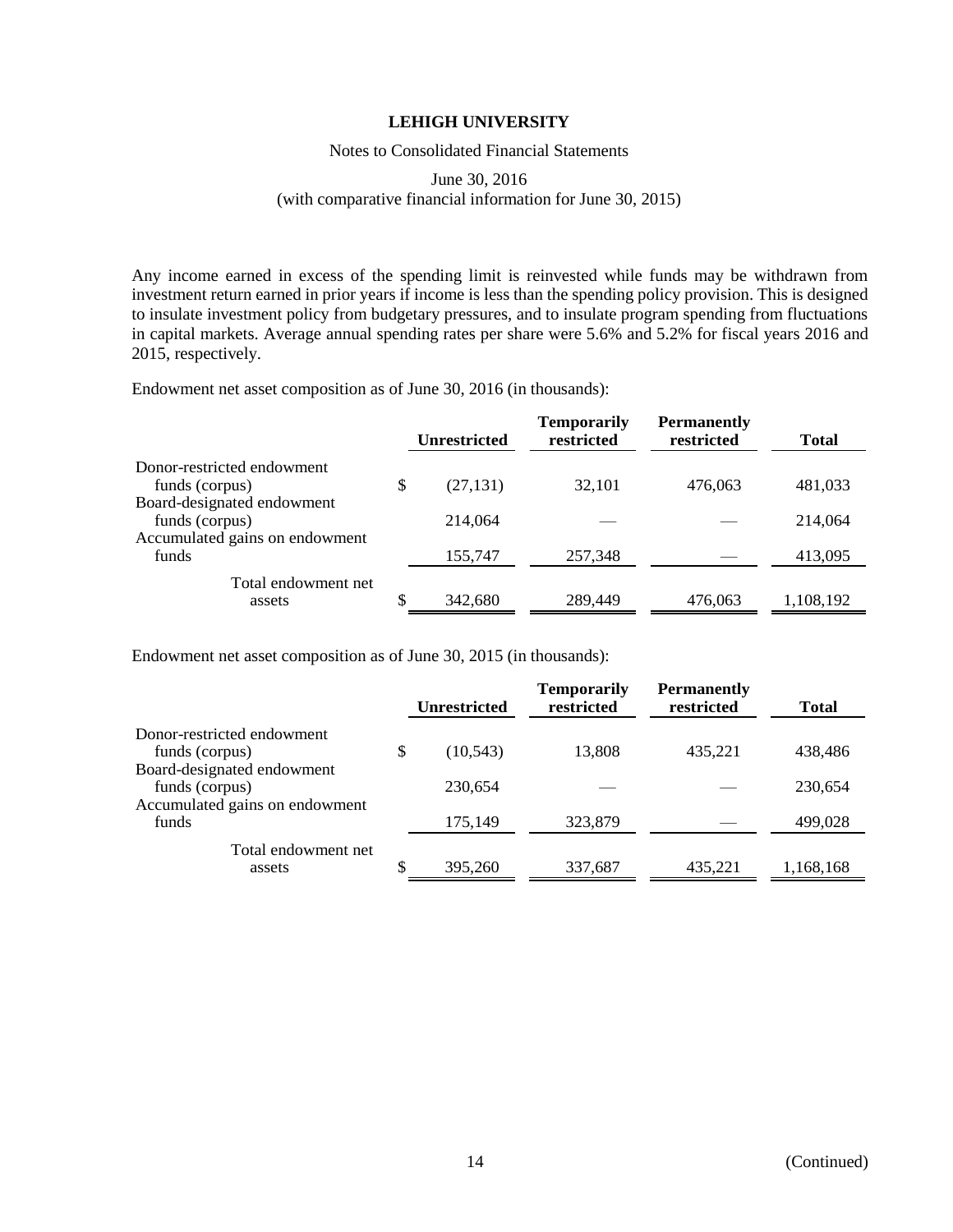Notes to Consolidated Financial Statements

# June 30, 2016 (with comparative financial information for June 30, 2015)

Changes in endowment net assets for the year ended June 30, 2016 (in thousands):

|                                                                                                              |               | <b>Unrestricted</b> | <b>Temporarily</b><br>restricted | <b>Permanently</b><br>restricted | <b>Total</b>       |
|--------------------------------------------------------------------------------------------------------------|---------------|---------------------|----------------------------------|----------------------------------|--------------------|
| Net assets, June 30, 2015                                                                                    | $\mathcal{S}$ | 395,260             | 337,687                          | 435,221                          | 1,168,168          |
| Investment return:<br>Investment income<br>Net (depreciation) appreciation                                   |               | 12,627<br>(28, 328) | 24<br>(8,772)                    | 145<br>1,586                     | 12,796<br>(35,514) |
| Total investment<br>return                                                                                   |               | (15,701)            | (8,748)                          | 1,731                            | (22, 718)          |
| Contributions                                                                                                |               | 4,905               | 5                                | 39,111                           | 44,021             |
| Board designations/changes in<br>donor intent                                                                |               | (2,892)             |                                  |                                  | (2,892)            |
| Amounts appropriated for<br>expenditure:<br>Endowment spending<br>distribution<br><b>Endowment operating</b> |               | (30, 433)           | (35, 191)                        |                                  | (65, 624)          |
| expense                                                                                                      |               | (3,722)             | (4,304)                          |                                  | (8,026)            |
| Total amounts<br>appropriated for<br>expenditure                                                             |               | (34, 155)           | (39, 495)                        |                                  | (73, 650)          |
| Change in other endowment<br>liabilities                                                                     |               | (4, 737)            |                                  |                                  | (4,737)            |
| Total change in<br>endowment<br>funds                                                                        |               | (52, 580)           | (48, 238)                        | 40,842                           | (59, 976)          |
| Net assets, June 30, 2016                                                                                    | \$            | 342,680             | 289,449                          | 476,063                          | 1,108,192          |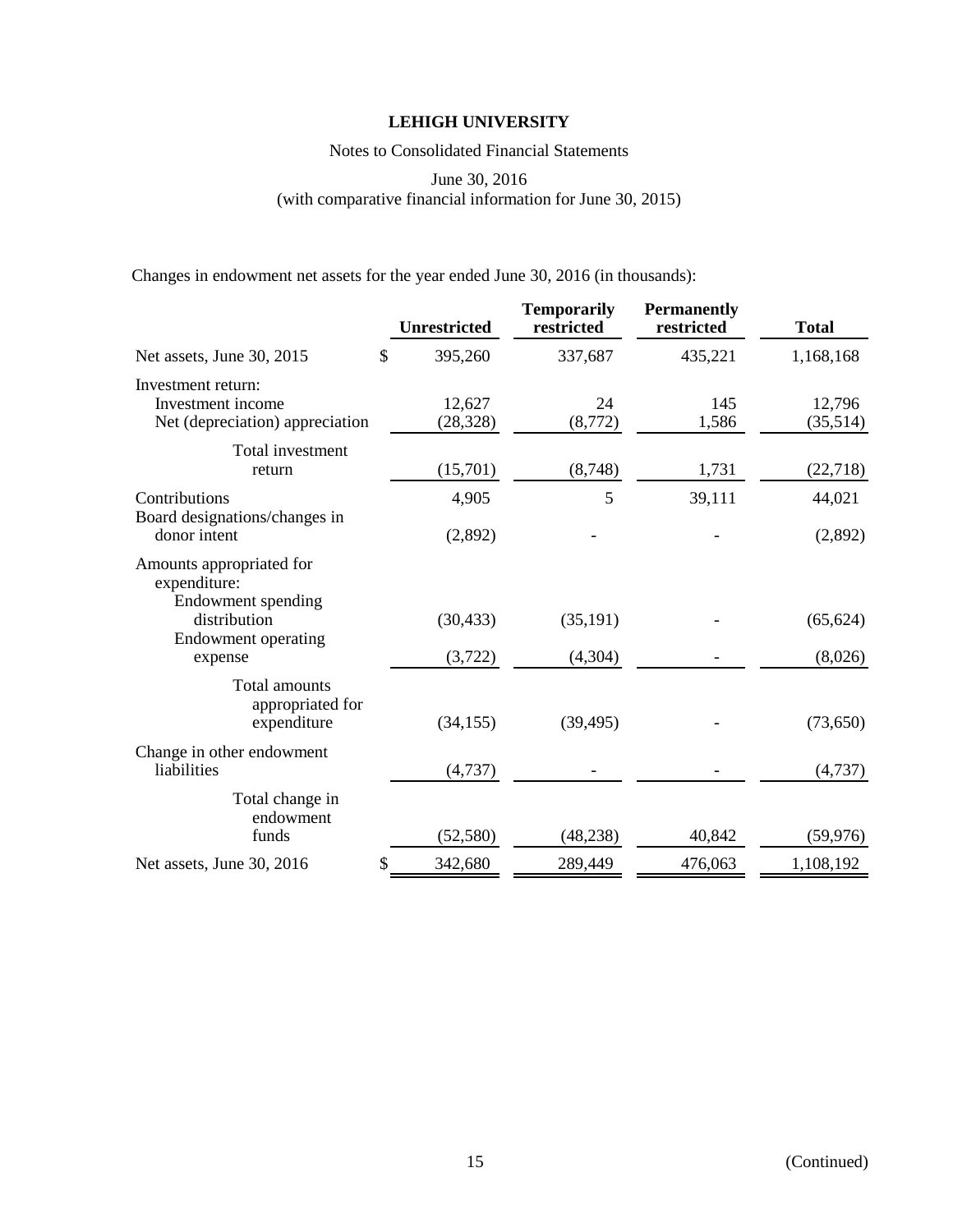Notes to Consolidated Financial Statements

# June 30, 2016 (with comparative financial information for June 30, 2015)

Changes in endowment net assets for the year ended June 30, 2015 (in thousands):

|                                                                                                                  | <b>Unrestricted</b> | <b>Temporarily</b><br>restricted | <b>Permanently</b><br>restricted | <b>Total</b>        |
|------------------------------------------------------------------------------------------------------------------|---------------------|----------------------------------|----------------------------------|---------------------|
| \$<br>Net assets, June 30, 2014                                                                                  | 392,145             | 352,715                          | 426,330                          | 1,171,190           |
| Investment return:<br>Investment income<br>Net appreciation                                                      | 21,870<br>4,949     | 22<br>15,544                     | 2,235<br>116                     | 24,127<br>20,609    |
| Total investment<br>return                                                                                       | 26,819              | 15,566                           | 2,351                            | 44,736              |
| Contributions                                                                                                    | 1,283               | 25                               | 16,258                           | 17,566              |
| Board designations/changes in<br>donor intent                                                                    | 9,811               | 1,697                            | (9,718)                          | 1,790               |
| Amounts appropriated for<br>expenditure:<br>Endowment spending<br>distribution<br>Endowment operating<br>expense | (32,903)<br>(3,766) | (28,997)<br>(3,319)              |                                  | (61,900)<br>(7,085) |
| <b>Total amounts</b><br>appropriated for<br>expenditure                                                          | (36,669)            | (32,316)                         |                                  | (68,985)            |
| Change in other endowment<br>liabilities                                                                         | 1,871               |                                  |                                  | 1,871               |
| Total change in<br>endowment<br>funds                                                                            | 3,115               | (15,028)                         | 8,891                            | (3,022)             |
| Net assets, June 30, 2015                                                                                        | 395,260             | 337,687                          | 435,221                          | 1,168,168           |

### **(4) Fair Value Measurements**

The three levels of the fair value hierarchy are described below. The hierarchy gives the highest priority to unadjusted quoted prices in active markets for identical assets or liabilities (Level 1 measurements) and lowest priority to unobservable inputs (Level 3 measurements):

- Level 1 Unadjusted quoted prices in active markets that are accessible at the measurement date for identical assets or liabilities.
- Level 2 Quoted prices for instruments that are identical or similar in markets that are not active and model-derived valuations for which all significant inputs are observable, either directly or indirectly in active markets.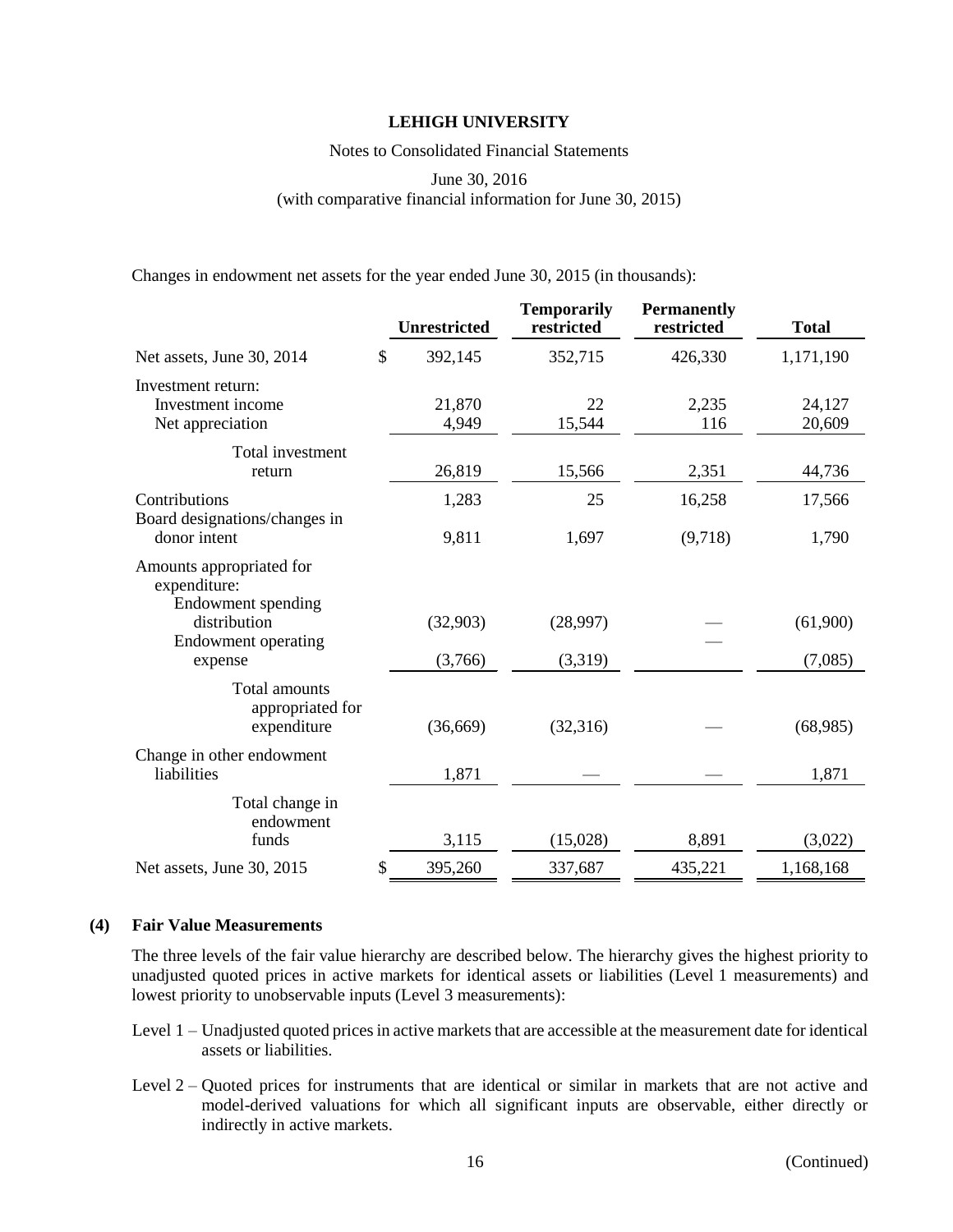Notes to Consolidated Financial Statements

# June 30, 2016 (with comparative financial information for June 30, 2015)

Level 3 – Prices or valuations that require inputs that are both significant to the fair value measurement and are unobservable.

The hierarchy requires the use of observable market data when available. The level in the fair value hierarchy within which a fair value measurement in its entirety falls is based on the lowest level input that is significant to the measurement.

The following discussion describes the valuation methodologies used for assets and liabilities measured at fair value:

#### *(a) Short-Term Assets and Liabilities*

The carrying amount of student accounts receivable, accounts payable and accrued expenses, and the commercial paper component of the University's debt approximates fair value due to the short maturity of these financial instruments.

### *(b) Notes Receivable*

Notes receivable are carried at face value less an allowance for doubtful accounts. A reasonable estimate of the fair value of loans receivable under student loan programs is not practical to determine because the federally sponsored loans are subject to significant government restrictions as to marketability, interest rates, and repayment terms. Because of the early stage nature of the companies to which program loans are provided by BFTP and the lack of a secondary market for such securities, it is not practical to determine their fair value.

#### *(c) Contributions Receivable*

The University values contributions receivable at fair value on the date the pledge is received using the present value of future cash flows as described in note 8 based on Level 3 inputs. Contributions receivable are not measured at fair value subsequent to this initial measurement, because the discount rate selected for each contribution remains constant over time.

#### *(d) Funds Held in Trust by Others*

Funds held in trust by others are held and administered by outside trustees, with the University deriving income or a residual interest from the assets of such funds. Funds held in trust by others are recognized at the estimated fair value of the assets or the present value of the future cash flows when the irrevocable trust is established or the University is notified of its existence. As of June 30, 2016 and 2015, the inputs to fair value of these funds are classified as Level 2 or Level 3, depending on whether the assets will ultimately be distributed to the University.

#### *(e) Split-Interest Agreements*

Depending on the type of agreement, fair value measurements for split-interest agreements are performed either at inception or on a recurring basis. Fair value of the residual gift is generally based on the present value of expected future cash flows including payments to beneficiaries and investment return, and Level 3 inputs include the life expectancy of the donor and other beneficiaries as well as financial assumptions.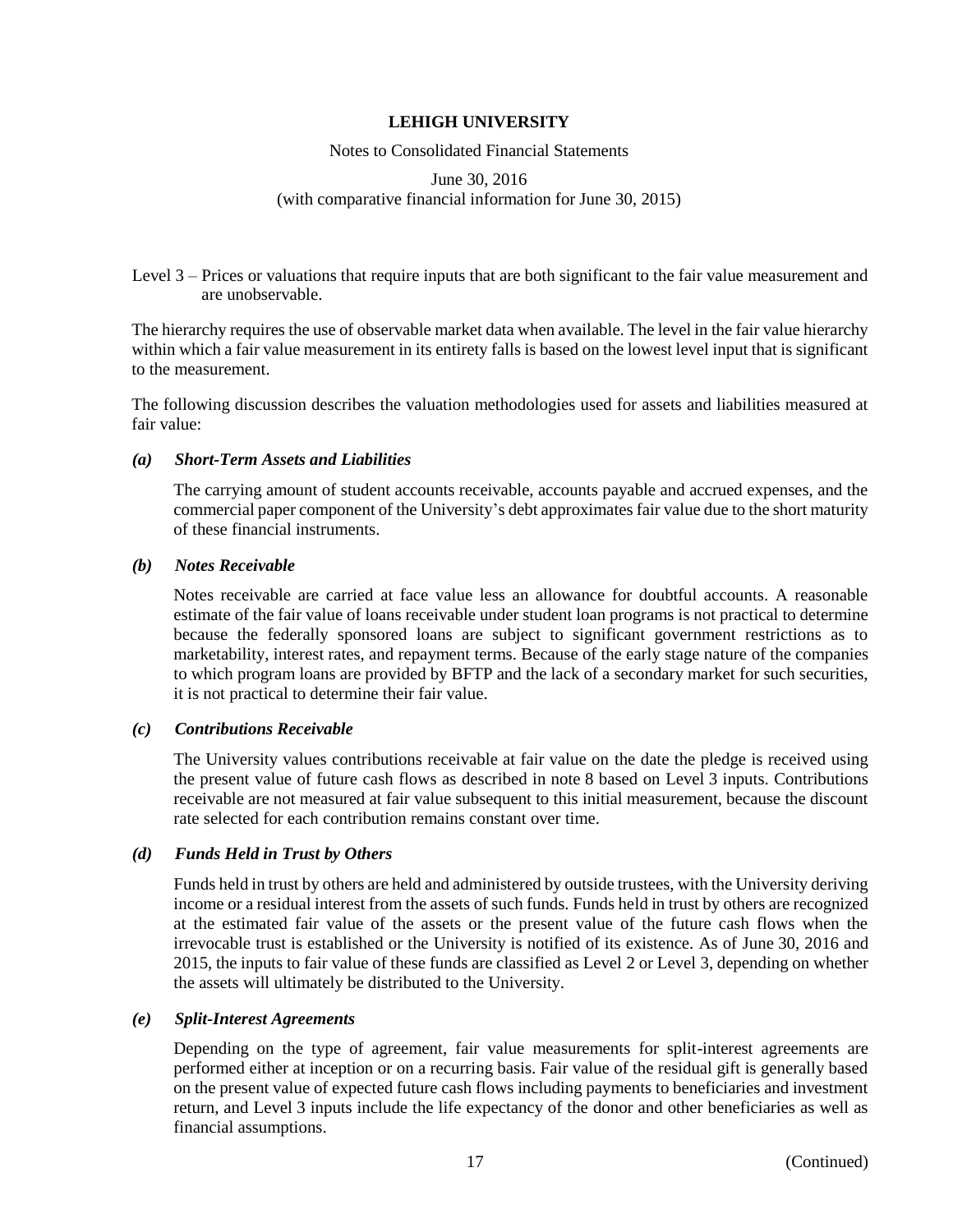Notes to Consolidated Financial Statements

June 30, 2016 (with comparative financial information for June 30, 2015)

#### *(f) Debt and Related Interest Rate Swaps*

The fair value of variable rate revenue bonds is based on current interest rates for bonds of similar ratings and maturities. The fair value of fixed rate bond debt is determined by discounting future cash flows of each instrument at rates that reflect, among other things, market interest rates and the University's credit standing. The inputs to fair value of the University's debt are Level 2 inputs.

The fair value of the University's rate swap liability is based on valuations provided by an independent party, taking into account current interest rates and the current creditworthiness of the swap counterparties, which are considered Level 2 inputs to fair value.

#### *(g) Investments*

Fair value of equity securities has been determined from observable market quotations, when available. Fair value for fixed maturity securities is based upon prices provided by the University's investment managers and custodian banks. Both the investment managers and the custodian banks use a variety of pricing sources to determine fixed maturity market valuations.

Estimated fair value of alternative investments that are not readily marketable are recorded at the NAV as provided by external investment managers as a practical expedient for fair value. The University reviews and evaluates the values provided by external investment managers and agrees with the valuation methods and assumptions used in determining the NAV of those investments.

Certain investments that are measured at fair value using the NAV per share (or its equivalent) practical expedient have not been categorized in the fair value hierarchy. The fair value amounts presented in the tables below are intended to permit reconciliation of the fair value hierarchy to the amounts presented in the statement of financial position.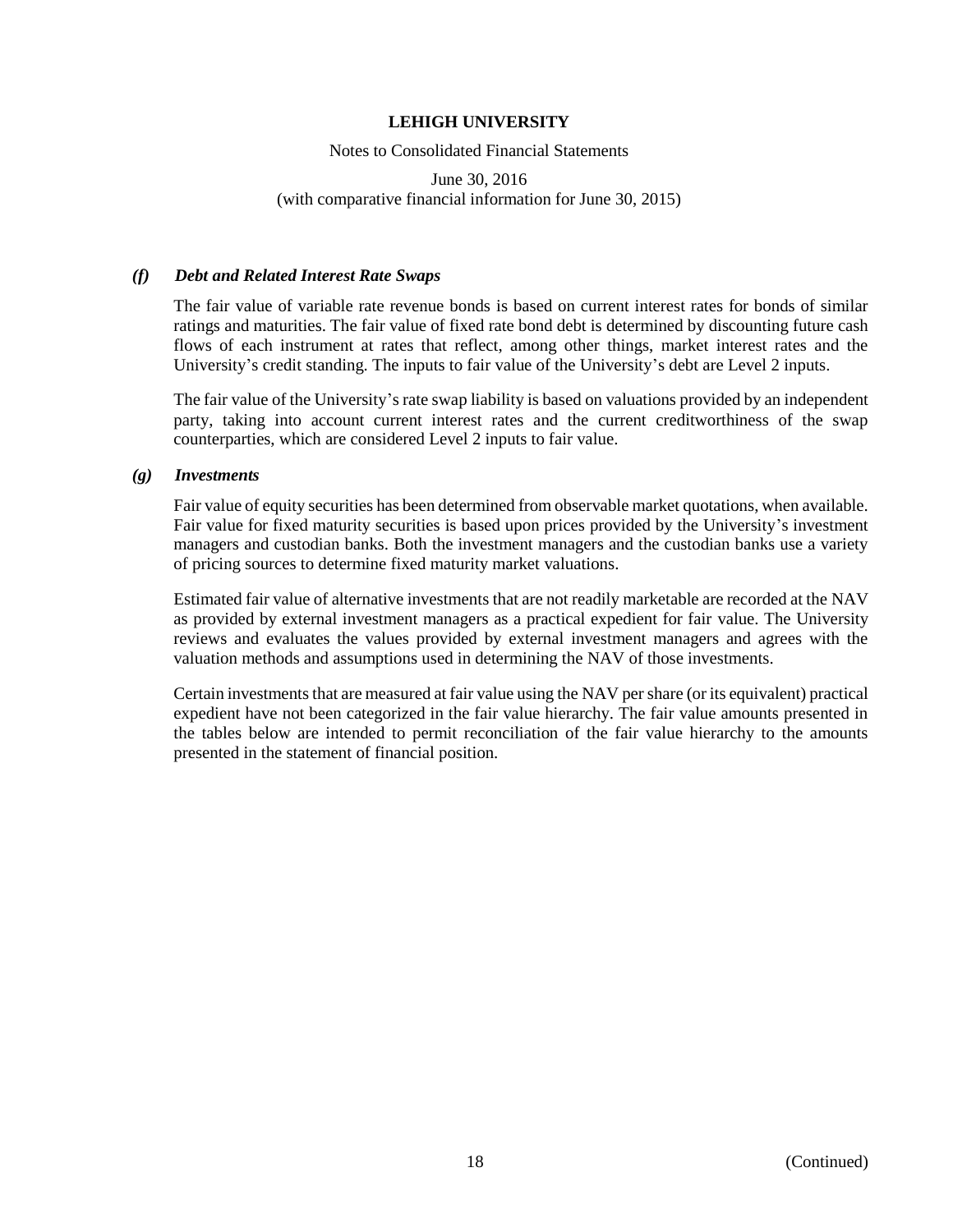Notes to Consolidated Financial Statements

# June 30, 2016 (with comparative financial information for June 30, 2015)

The following table presents the University's fair value hierarchy for investments at June 30, 2016 (in thousands):

|                           |                                                              | <b>Fair value measurements</b>                                   |                                                           |                                                               |              |
|---------------------------|--------------------------------------------------------------|------------------------------------------------------------------|-----------------------------------------------------------|---------------------------------------------------------------|--------------|
|                           |                                                              | at reporting date using                                          |                                                           |                                                               |              |
|                           | <b>Ouoted</b><br>prices in<br>active<br>markets<br>(Level 1) | <b>Significant</b><br>other<br>observable<br>inputs<br>(Level 2) | <b>Significant</b><br>unobservable<br>inputs<br>(Level 3) | <b>Measured</b><br>at NAV per<br>share (or its<br>equivalent) | <b>Total</b> |
| Short-term investments    | \$<br>69,021                                                 |                                                                  |                                                           |                                                               | 69,021       |
| Fixed income investments: |                                                              |                                                                  |                                                           |                                                               |              |
| U.S. government           | 103,210                                                      | 42,874                                                           |                                                           |                                                               | 146,084      |
| Corporate                 |                                                              | 90,042                                                           | 548                                                       |                                                               | 90,590       |
| Other                     |                                                              | 3,300                                                            |                                                           |                                                               | 3,300        |
| Corporate stocks          | 22,192                                                       |                                                                  |                                                           |                                                               | 22,192       |
| Mutual and exchange-      |                                                              |                                                                  |                                                           |                                                               |              |
| traded funds              | 191,661                                                      |                                                                  |                                                           |                                                               | 191,661      |
| Real estate               |                                                              | 17,626                                                           |                                                           |                                                               | 17,626       |
| Alternative investments:  |                                                              |                                                                  |                                                           |                                                               |              |
| Global equity             |                                                              | 24,858                                                           |                                                           | 334,316                                                       | 359,174      |
| Hedged equity             |                                                              |                                                                  |                                                           | 59,585                                                        | 59,585       |
| Absolute return           |                                                              |                                                                  |                                                           | 252,878                                                       | 252,878      |
| Natural resources equity  | 56                                                           | 5,071                                                            |                                                           | 18,415                                                        | 23,542       |
| Developed market credit   |                                                              |                                                                  |                                                           | 15,681                                                        | 15,681       |
| Private investments       |                                                              |                                                                  |                                                           | 300,089                                                       | 300,089      |
| Life insurance and other  |                                                              |                                                                  |                                                           |                                                               |              |
| investments               | 3,142                                                        | 14                                                               |                                                           |                                                               | 3,156        |
| Total                     |                                                              |                                                                  |                                                           |                                                               |              |
| investments               | \$<br>389,282                                                | 183,785                                                          | 548                                                       | 980,964                                                       | 1,554,579    |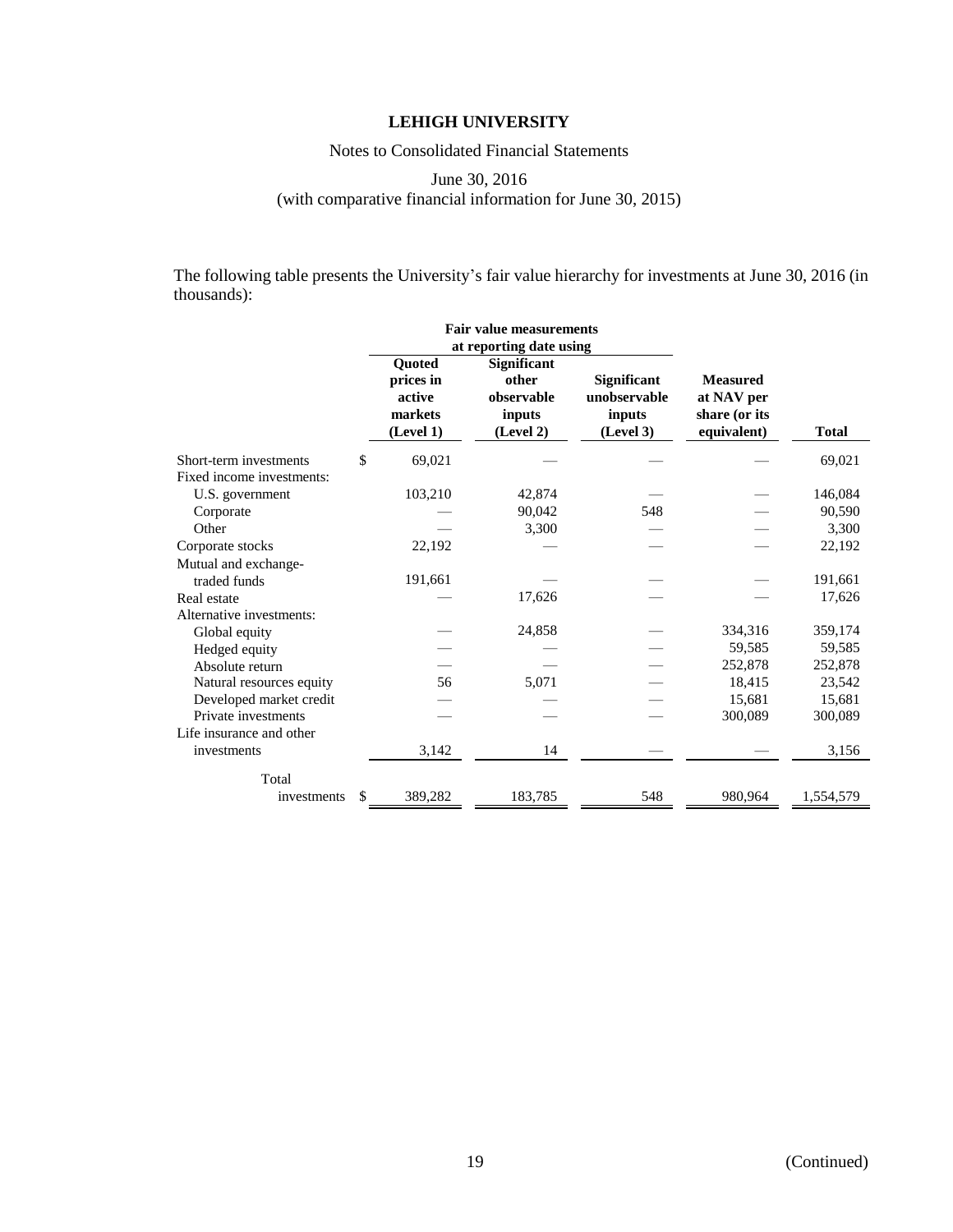Notes to Consolidated Financial Statements

# June 30, 2016 (with comparative financial information for June 30, 2015)

The following table presents the University's fair value hierarchy for investments at June 30, 2015 (in thousands):

|                           |                                                              | <b>Fair value measurements</b>                            |                                                    |                                                               |              |
|---------------------------|--------------------------------------------------------------|-----------------------------------------------------------|----------------------------------------------------|---------------------------------------------------------------|--------------|
|                           |                                                              | at reporting date using                                   |                                                    |                                                               |              |
|                           | <b>Ouoted</b><br>prices in<br>active<br>markets<br>(Level 1) | Significant<br>other<br>observable<br>inputs<br>(Level 2) | Significant<br>unobservable<br>inputs<br>(Level 3) | <b>Measured</b><br>at NAV per<br>share (or its<br>equivalent) | <b>Total</b> |
| Short-term investments    | \$<br>6,100                                                  |                                                           |                                                    |                                                               | 6,100        |
| Fixed income investments: |                                                              |                                                           |                                                    |                                                               |              |
| U.S. government           | 106,657                                                      | 55,295                                                    |                                                    |                                                               | 161,952      |
| Corporate                 |                                                              | 115,965                                                   | 713                                                |                                                               | 116,678      |
| Other                     |                                                              | 6,905                                                     |                                                    |                                                               | 6,905        |
| Corporate stocks          | 19,863                                                       |                                                           |                                                    |                                                               | 19,863       |
| Mutual and exchange-      |                                                              |                                                           |                                                    |                                                               |              |
| traded funds              | 239,284                                                      |                                                           |                                                    |                                                               | 239,284      |
| Real estate               |                                                              | 19,926                                                    |                                                    |                                                               | 19,926       |
| Alternative investments:  |                                                              |                                                           |                                                    |                                                               |              |
| Global equity             |                                                              | 27,635                                                    |                                                    | 377,644                                                       | 405,279      |
| Hedged equity             |                                                              |                                                           |                                                    | 65,323                                                        | 65,323       |
| Absolute return           |                                                              |                                                           |                                                    | 273,305                                                       | 273,305      |
| Natural resources equity  | 252                                                          | 6,536                                                     |                                                    | 21,862                                                        | 28,650       |
| Developed market credit   |                                                              |                                                           |                                                    | 16,036                                                        | 16,036       |
| Private investments       |                                                              |                                                           |                                                    | 299,720                                                       | 299,720      |
| Life insurance and other  |                                                              |                                                           |                                                    |                                                               |              |
| investments               | 3,108                                                        | 27                                                        |                                                    |                                                               | 3,135        |
| Total                     |                                                              |                                                           |                                                    |                                                               |              |
| investments               | \$<br>375,264                                                | 232.289                                                   | 713                                                | 1,053,890                                                     | 1.662.156    |

In accordance with ASU 2015-10, *Technical Corrections and Improvements*, the University removed \$34,171 as of June 30, 2015 from investments measured at NAV per share (or its equivalent) and included these amounts in Level 2 to correct the fair value hierarchy table.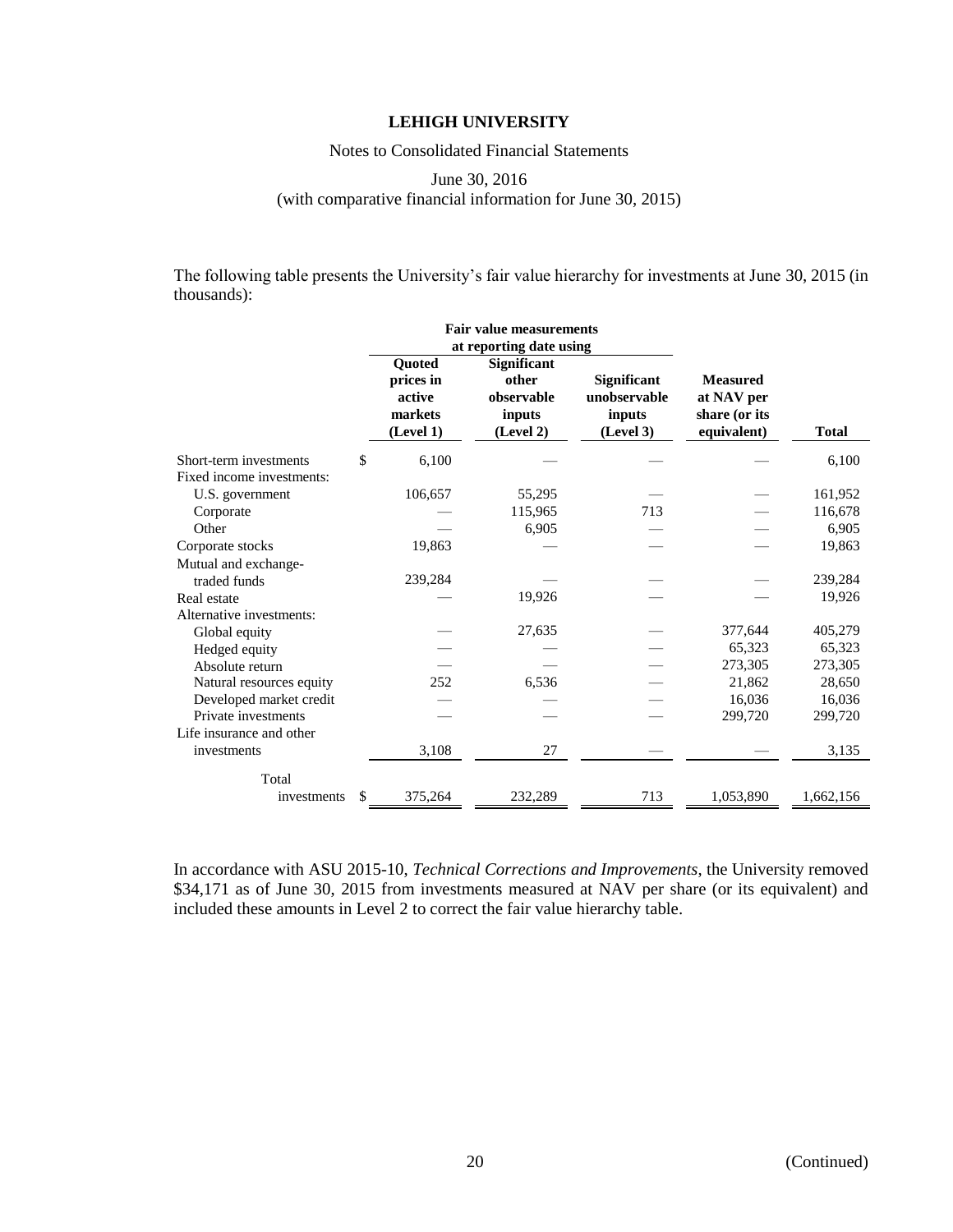Notes to Consolidated Financial Statements

# June 30, 2016 (with comparative financial information for June 30, 2015)

The following redemption table clarifies the nature, risk, and liquidity of the University's investments in alternative investment vehicles that calculate NAV per share (or its equivalent) at June 30, 2016 (in thousands):

|                              | <b>Fair value</b> | <b>Estimated</b><br>remaining<br>lives | <b>Unfunded</b><br>commitments | Redemption<br>frequency<br>after end<br>of initial<br>restriction<br>period | <b>Redemption</b><br>notice period |
|------------------------------|-------------------|----------------------------------------|--------------------------------|-----------------------------------------------------------------------------|------------------------------------|
| Global equity (1)            | \$<br>334,316     | N/A                                    | \$                             | daily-quarterly                                                             | $5-90$ days                        |
| Hedged equity (2)            | 59,585            | N/A                                    |                                | quarterly-annually                                                          | $45 - 80$ days                     |
|                              |                   |                                        |                                | various or not                                                              |                                    |
| Absolute return (3)          | 252,878           | N/A                                    | 5,239                          | eligible<br>monthly or not                                                  | $30-180$ days                      |
| Natural resources equity (4) | 18,415            | N/A                                    |                                | eligible                                                                    | 35 days                            |
| Developed market credit (5)  | 15,681            | $1-10$ years                           | 10,974                         | not eligible                                                                |                                    |
|                              |                   |                                        |                                | generally not                                                               |                                    |
| Private investments (6)      | 300,089           | $1-13$ years                           | 140,097                        | eligible                                                                    |                                    |
| Total                        | \$<br>980,964     |                                        | \$<br>156,310                  |                                                                             |                                    |

- (1) This category includes investments in both developed and emerging market equity funds. The portfolio's return is driven primarily by economic growth. Its primary objective is to capture the returns of publicly traded equities on a global developed market basis and the growth potential of emerging markets in order to provide long-term growth to the endowment. These funds will also provide a diversification to U.S. and other developed equity and bond markets. Investments representing approximately 14% of the total value in this category have restrictions that prevent full redemption at June 30, 2016.
- (2) This category's return is driven by economic growth and manager skill. Its primary objective is to provide opportunity to profit from positive equity market cycles while offering protection during negative equity market cycles in order to provide long-term growth to the endowment.
- (3) The primary objective of this category is to capture the returns associated with skill-based active management by exploiting the inefficiencies associated with marketable securities, thus providing a diversifying return stream with low correlation to returns of stocks and bonds. These funds will also provide principal protection in equity sell-offs. Investments representing approximately 11% of the total value in this category have restrictions that prevent full redemption at June 30, 2016.
- (4) Investment returns for this category are driven by a combination of global economic growth, as well as supply/demand curves in the commodity market. Funds gain direct and indirect exposure to commodities and natural resources through liquid, publicly traded securities in order to provide long-term growth to the endowment while providing principal protection in unexpected inflationary environments.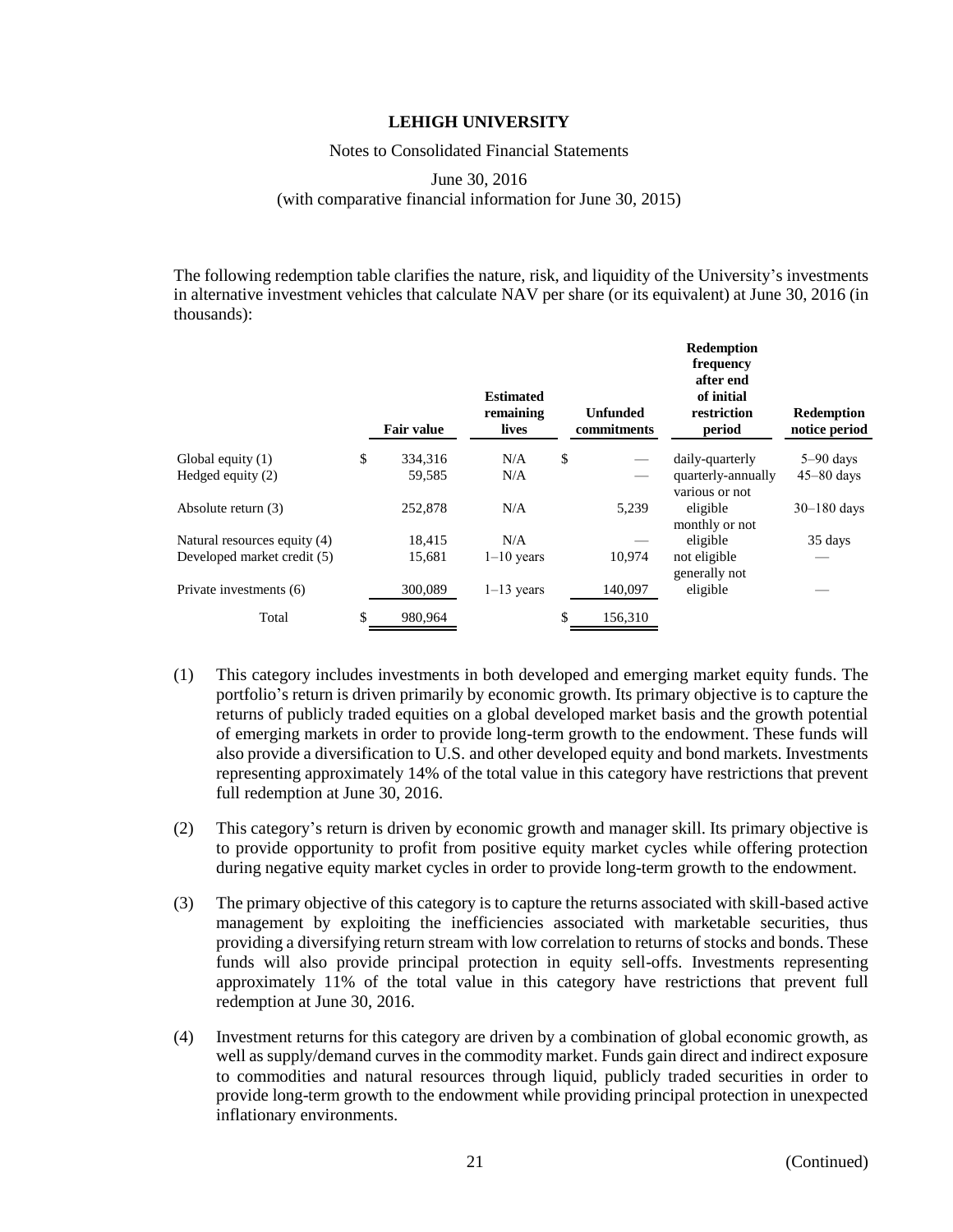### Notes to Consolidated Financial Statements

# June 30, 2016 (with comparative financial information for June 30, 2015)

- (5) This category's return is driven by a combination of changes in interest rates and credit spreads. Its objectives are to provide income, to mitigate overall portfolio volatility through its lower correlation to equity investments, and add yield over the U.S. Treasuries portfolio. These investments receive distributions through the liquidation of the underlying assets of the fund and do not have redemption provisions.
- (6) This category includes investments in private equity and real estate funds. Returns are driven primarily by economic growth. The primary objective of these funds is to provide long-term returns in excess of publicly traded equity markets, portfolio diversification relative to global equities and bonds, and long-term returns between that of stocks and bonds while carrying relatively lower risk than equities. These funds will also potentially offer some protection for the endowment in the event of inflation. All but one of these investments receives distributions through the liquidation of the underlying assets of the fund and do not have redemption provisions.

#### **(5) Accounts Receivable**

Accounts receivable at June 30, 2016 and 2015 (net of allowances for doubtful accounts) are as follows (in thousands):

|                           |   | 2016   | 2015   |
|---------------------------|---|--------|--------|
| Accounts receivable, net: |   |        |        |
| Student accounts          | S | 816    | 553    |
| Grants and contracts      |   | 6,040  | 7,261  |
| Investment income         |   | 1,788  | 2,806  |
| Other                     |   | 4,302  | 5,341  |
|                           |   | 12,946 | 15,961 |

Allowances for doubtful accounts were \$2.6 million and \$2.3 million in 2016 and 2015, respectively.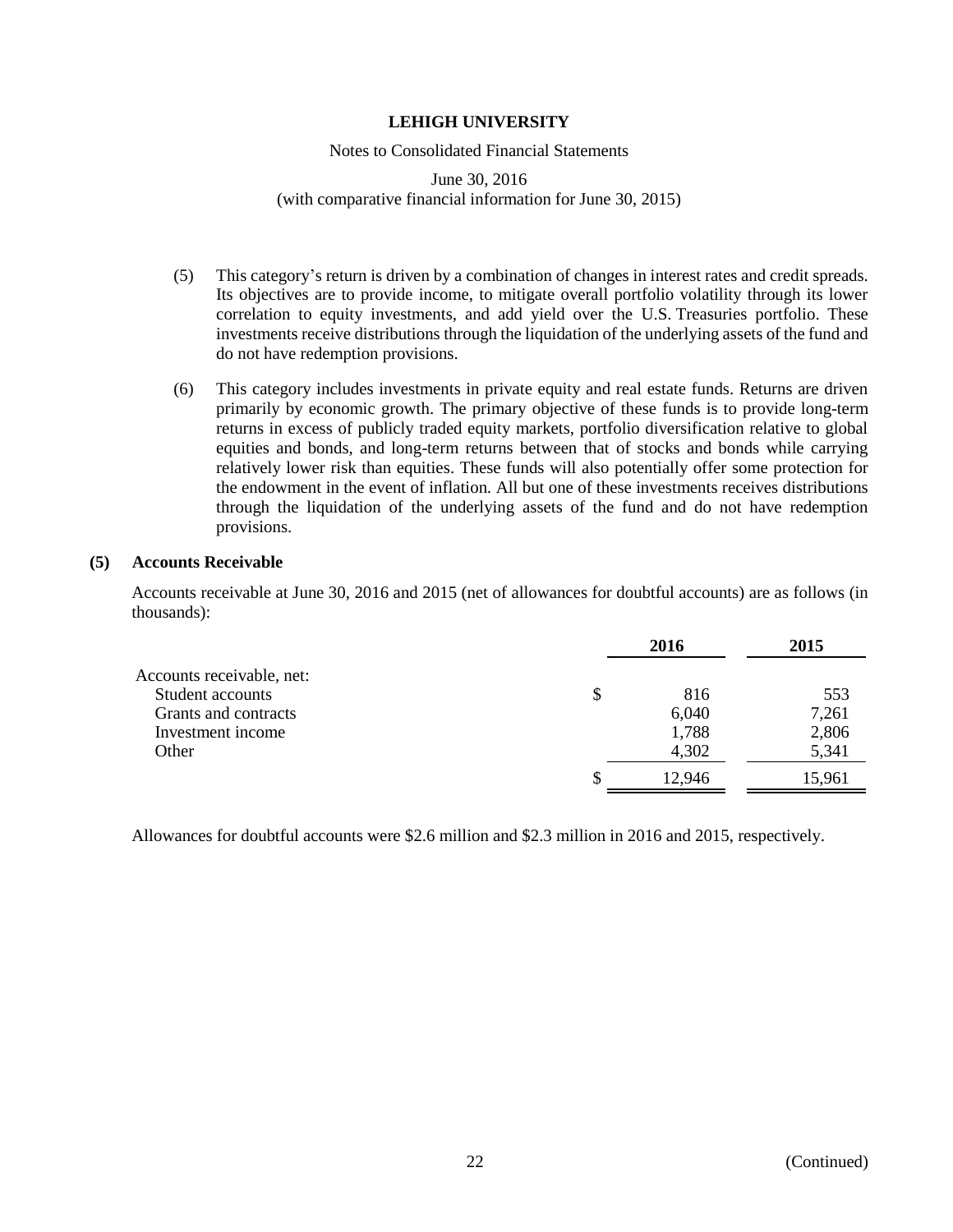Notes to Consolidated Financial Statements

June 30, 2016 (with comparative financial information for June 30, 2015)

### **(6) Notes Receivable**

Notes receivable at June 30, 2016 and 2015 are as follows (in thousands):

|                                      |    | 2016    | 2015    |
|--------------------------------------|----|---------|---------|
| Notes receivable, net:               |    |         |         |
| University:                          |    |         |         |
| Student loans                        | \$ | 8,350   | 8,377   |
| Other                                |    | 2,903   | 2,975   |
| Less allowance for doubtful loans    |    | (285)   | (285)   |
| <b>Total University</b>              |    | 10,968  | 11,067  |
| Independent operations:              |    |         |         |
| Program loans                        |    | 11,563  | 10,631  |
| Less allowance for doubtful accounts |    | (9,764) | (8,558) |
| Total independent operations         |    | 1,799   | 2,073   |
|                                      | S  | 12,767  | 13,140  |
|                                      |    |         |         |

Independent operations notes receivable primarily consist of loans provided by BFTP to early stage firms. The majority of these loans are fully reserved.

### **(7) Land, Buildings, and Equipment, Net**

Land, buildings, and equipment are summarized as follows at June 30, 2016 and 2015 (in thousands):

|                                                                                                                                 | 2016                                        | 2015                                   |
|---------------------------------------------------------------------------------------------------------------------------------|---------------------------------------------|----------------------------------------|
| Land and improvements<br>Buildings and improvements<br>Furniture, equipment, books, and collections<br>Construction in progress | \$<br>62,560<br>631,388<br>198,986<br>7,479 | 57,431<br>574,370<br>193,985<br>40,365 |
|                                                                                                                                 | 900,413                                     | 866,151                                |
| Less accumulated depreciation                                                                                                   | (499, 223)                                  | (474, 388)                             |
| Total                                                                                                                           | 401,190                                     | 391,763                                |

Depreciation expense totaled \$27.7 million and \$26.3 million for the years ended June 30, 2016 and 2015, respectively.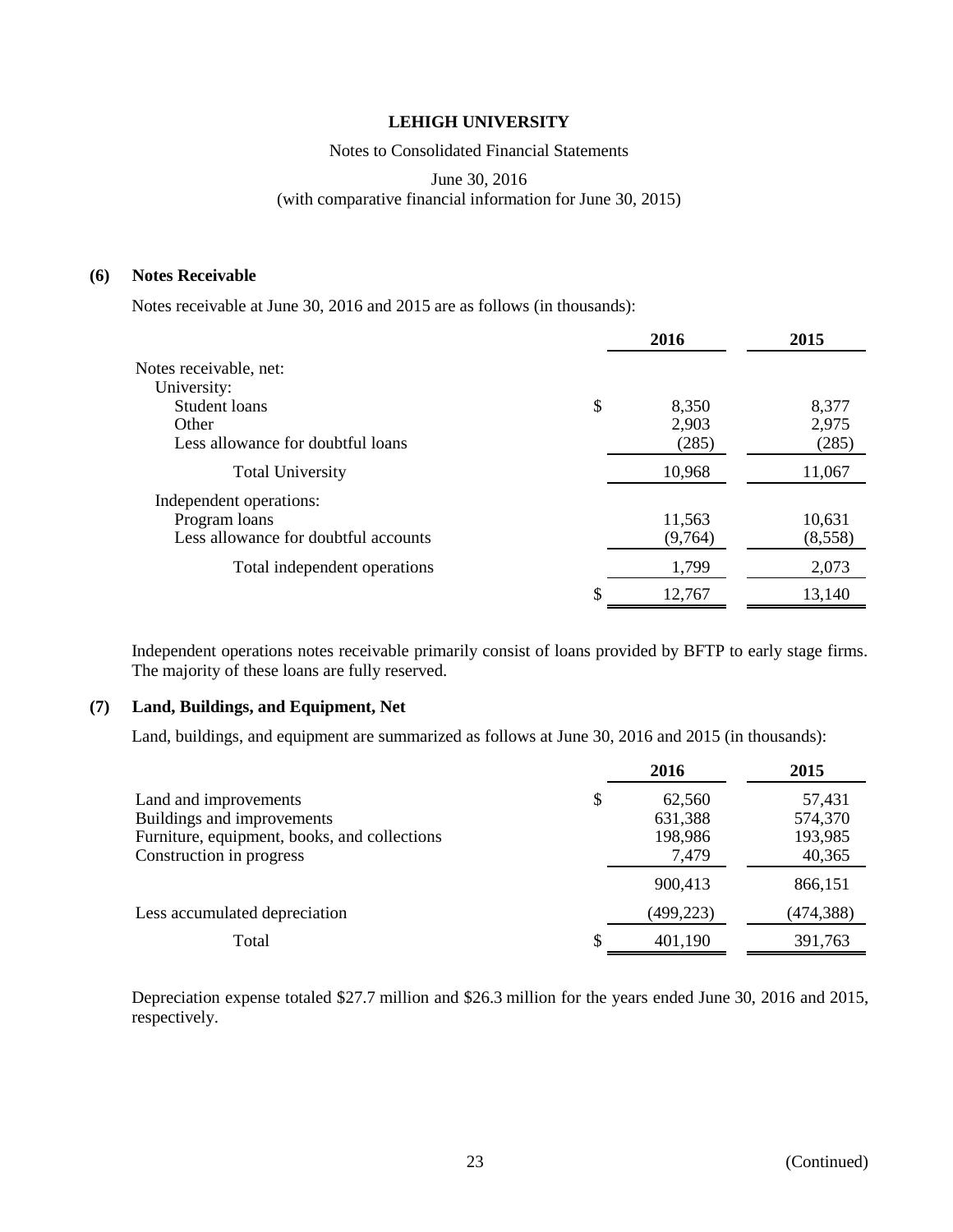#### Notes to Consolidated Financial Statements

# June 30, 2016 (with comparative financial information for June 30, 2015)

#### **(8) Contributions**

Unconditional promises to give are included in the consolidated financial statements as contributions receivable and revenue of the appropriate net asset category. Contributions arising from unconditional promises to give are recorded at fair value determined based on the present value of estimated future cash flows. Contributions receivable also include charitable remainder trusts where the University is not the trustee of the assets of the trust, but will receive a distribution upon its termination. The net present value of contributions receivable is calculated using a discount rate range of 1.76% to 5.05%. Outstanding pledges that were conditional amounted to \$16.7 million as of both June 30, 2016 and 2015. Unconditional promises are expected to be realized in the following periods (in thousands):

|                                                              |    | 2016               | 2015                |
|--------------------------------------------------------------|----|--------------------|---------------------|
| In one year or less<br>Between one year and five years       | \$ | 16,682<br>17,468   | 12,352<br>42,526    |
| More than five years                                         |    | 6,831              | 5,677               |
| Less:                                                        |    | 40,981             | 60,555              |
| Unamortized discount<br>Allowance for uncollectible accounts |    | (1,325)<br>(2,626) | (1, 494)<br>(2,373) |
|                                                              | S  | 37,030             | 56,688              |

### **(9) Net Assets**

Temporarily restricted net assets include the following at June 30, 2016 and 2015 (in thousands):

|                                                  | 2016    | 2015    |
|--------------------------------------------------|---------|---------|
| Contributions receivable                         | 12,480  | 12,517  |
| Temporarily restricted endowment funds           | 31,492  | 15,224  |
| Life income funds                                | 3,096   | 3,368   |
| Accumulated gains on permanent endowment funds   | 257,957 | 322,463 |
| Other – related to time and purpose restrictions | 4.135   | 20,753  |
|                                                  | 309,160 | 374,325 |

Based upon spending restrictions in effect as of June 30, 2016, accumulated gains on permanent endowment funds are designated for the following future spending purposes: scholarships and fellowships 32%, professorships and chairs 12%, student loans 1%, other restrictions 10%, and no purpose restrictions 45%.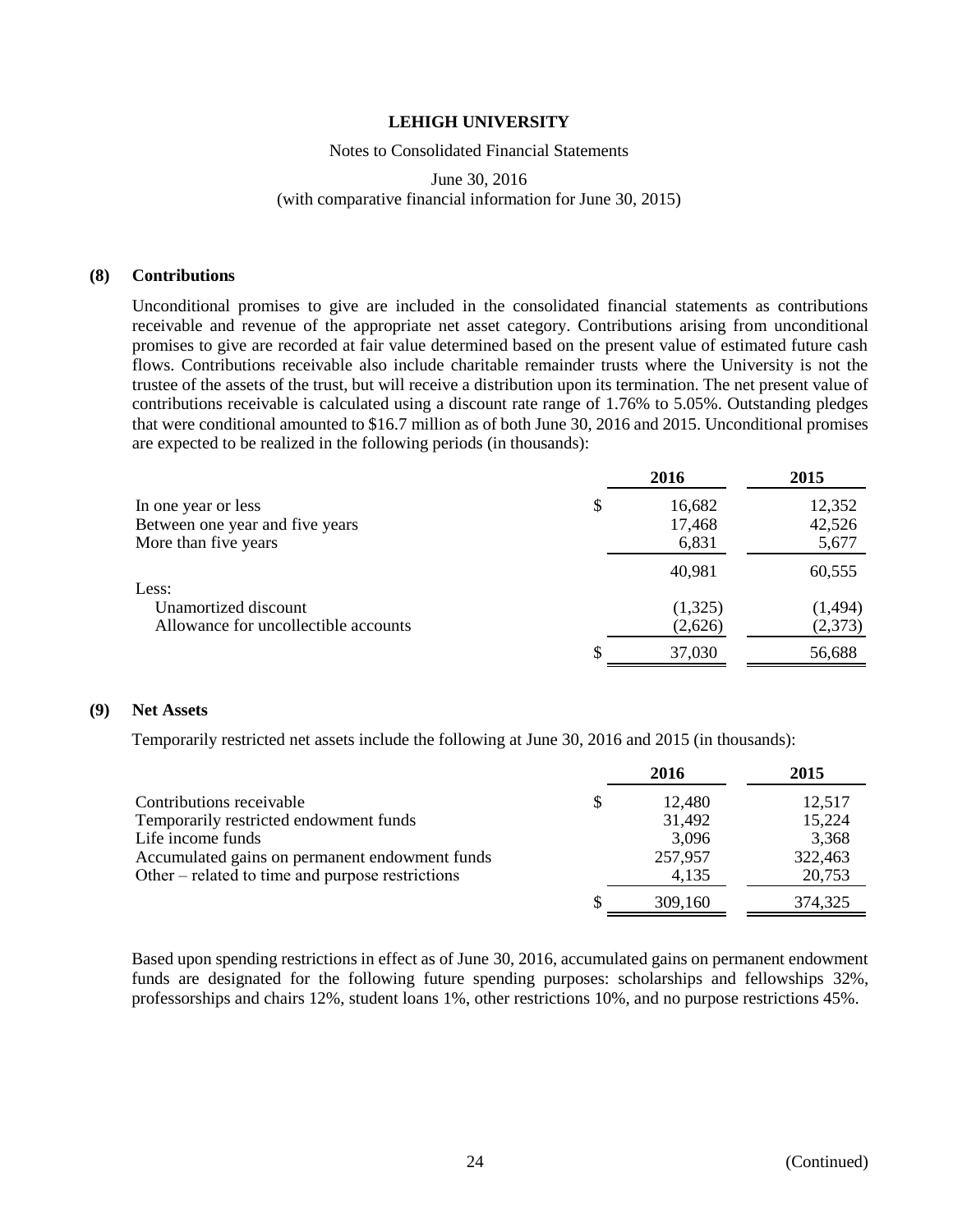Notes to Consolidated Financial Statements

# June 30, 2016 (with comparative financial information for June 30, 2015)

Permanently restricted net assets include the following at June 30, 2016 and 2015 (in thousands):

|                               | 2016         | 2015    |
|-------------------------------|--------------|---------|
| Contributions receivable      | \$<br>21,636 | 19,999  |
| Permanent loan funds          | 2,226        | 2,074   |
| Annuity and life income funds | 26,058       | 49,626  |
| Permanent endowment funds     | 476,063      | 435,221 |
|                               | 525,983      | 506,920 |

Included in life income funds are \$1.0 million (temporarily restricted) and \$1.9 million (permanently restricted) net assets classified as contributions receivable on the consolidated statement of financial position.

#### **(10) Bonds, Loans, and Notes Payable**

At June 30, 2016 and 2015, bonds, loans, and notes payable, including net unamortized discounts of \$0.9 million at both June 30, 2016 and 2015 and unamortized bond issuance costs of \$1.5 million and \$1.6 million at June 30, 2016 and 2015 respectively, consisted of the following (in thousands):

|                                                                                                                                                                                                                                                                                                                                                                                 | 2016         | 2015   |
|---------------------------------------------------------------------------------------------------------------------------------------------------------------------------------------------------------------------------------------------------------------------------------------------------------------------------------------------------------------------------------|--------------|--------|
| Taxable Commercial Paper Series A, up to \$75 million,<br>weighted average interest rate of 0.48% and 0.15% on<br>June 30, 2016 and 2015 respectively; average duration of<br>28 days and 94 days for the years ended June 30, 2016<br>and 2015, respectively                                                                                                                   | \$<br>20,000 | 55,000 |
| Northampton County General Purpose Authority (NCGPA):<br>Series 2000B bonds; tax-exempt variable rate revenue<br>bonds, \$25,000 due serially from December 1, 2003 to<br>December 1, 2030, variable rates of 0.43% and 0.05%<br>on June 30, 2016 and 2015, respectively;<br>bonds are supported with a standby bond purchase<br>agreement, which expires on September 16, 2016 | 17,271       | 18,029 |
| Series 2001 bonds; tax-exempt variable rate revenue<br>bonds, \$21,780 due serially from October 15, 2006 to<br>October 15, 2019, variable rates of 0.43% and 0.05%<br>on June 30, 2016 and 2015, respectively;<br>bonds are supported with a standby bond purchase<br>agreement, which expires on September 16, 2016                                                           | 10,791       | 13,468 |
| Series 2004 bonds; tax-exempt index rate revenue bonds,<br>\$50,000 due serially from May 15, 2025 to May 15, 2034,<br>rates of 0.96% and 0.75% on June 30, 2016 and 2015,<br>respectively                                                                                                                                                                                      | 49,739       | 49,721 |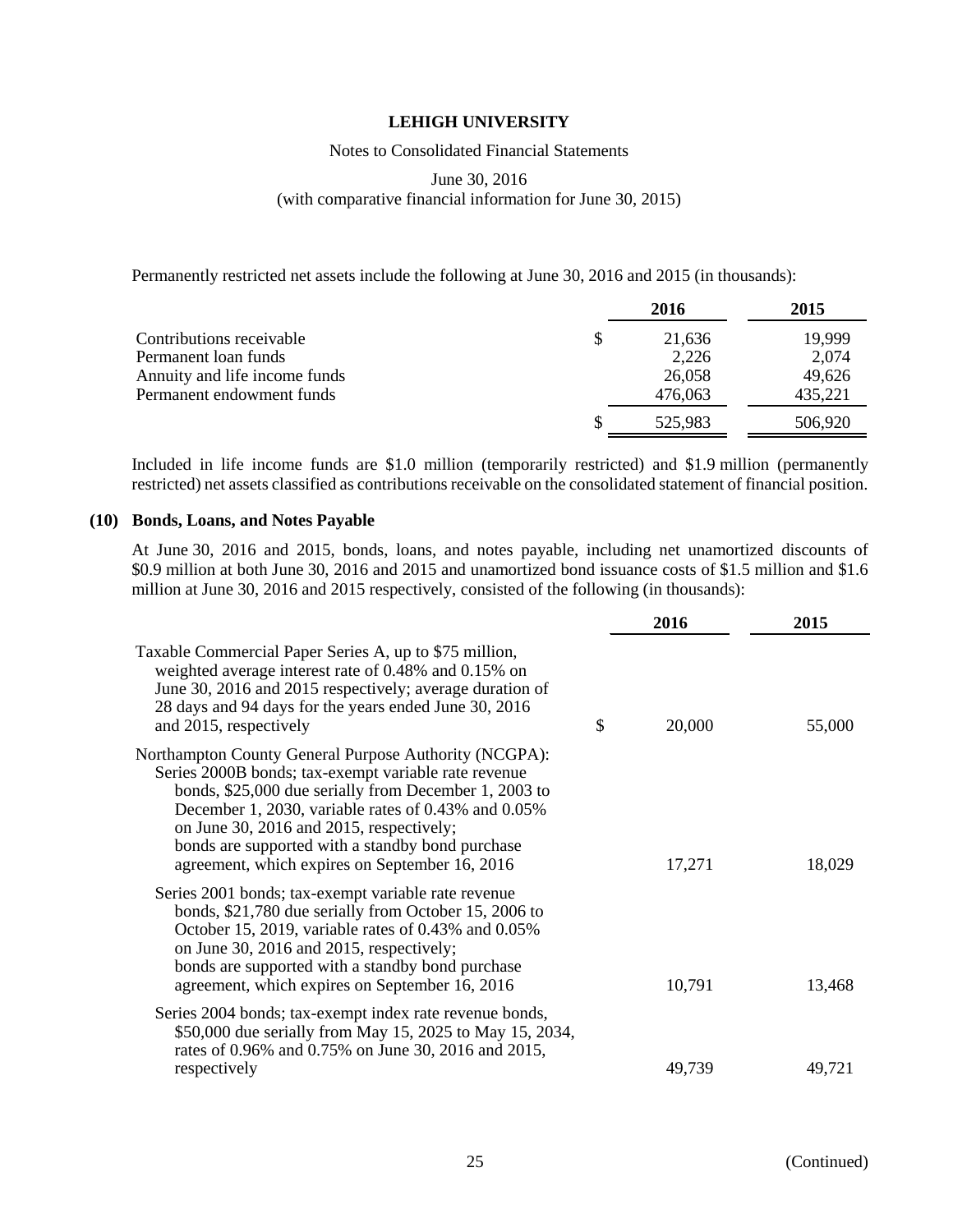Notes to Consolidated Financial Statements

June 30, 2016

(with comparative financial information for June 30, 2015)

|                                                                                                                                                                                                                                                                                                                                                                                                  | 2016          | 2015    |
|--------------------------------------------------------------------------------------------------------------------------------------------------------------------------------------------------------------------------------------------------------------------------------------------------------------------------------------------------------------------------------------------------|---------------|---------|
| Series 2006A bonds; tax-exempt variable rate revenue<br>bonds, \$16,820 due serially from November 15, 2007<br>to November 15, 2021, variable rates of 0.40% and<br>$0.05\%$ on June 30, 2016 and 2015, respectively                                                                                                                                                                             | \$<br>10,414  | 11,938  |
| Series 2007 bonds; tax-exempt revenue bonds,<br>\$24,615 variable rate CPI bonds due serially from<br>November 15, 2019 to November 15, 2025, variable rates<br>of 2.03% and 1.10% on June 30, 2016 and 2015<br>respectively; \$2,975 term bonds, 4.375%, due<br>November 15, 2031; \$26,335 term bonds, 4.5%,<br>due November 15, 2036:<br>Term bonds are insured by MBIA Insurance Corporation | 53,488        | 53,455  |
| Series 2009 bonds; 5.00% to 5.50% tax-exempt revenue<br>bonds, \$66,165 due serially from November 15, 2029<br>to November 15, 2039                                                                                                                                                                                                                                                              | 64,674        | 64,602  |
| Taxable fixed rate term loan issued by Bank of<br>America, N.A., \$15,000 due serially from<br>February 1, 2012 to December 23, 2018, 2.61%                                                                                                                                                                                                                                                      | 13,025        | 13,494  |
| Fixed rate term loan (converted from September 10, 2012)<br>construction loan) issued by Wells Fargo Bank, N.A.<br>as agent for Lehigh Valley Economic Development<br>Corporation Loan Pool to Lehigh University<br>subsidiary BFTP, \$800 due serially from March 1, 2014<br>to March 1, 2017, balance due February 1, 2018, 3.5%                                                               | 176           | 668     |
| Mortgage issued by First Keystone National Bank<br>assumed by Lehigh University subsidiary BFTP, \$528<br>due serially from June 23, 2010 to September 23, 2025;<br>variable rate of 3.75% and 3.25% on June 30, 2016 and 2015,<br>respectively                                                                                                                                                  | 447           | 462     |
| Interest free loan issued by Columbia Alliance for<br>Economic Growth to Lehigh University subsidiary<br>BFTP, \$250 due serially from June 30, 2010 to<br>June 30, 2016                                                                                                                                                                                                                         |               | 50      |
|                                                                                                                                                                                                                                                                                                                                                                                                  | \$<br>240,025 | 280,887 |
|                                                                                                                                                                                                                                                                                                                                                                                                  |               |         |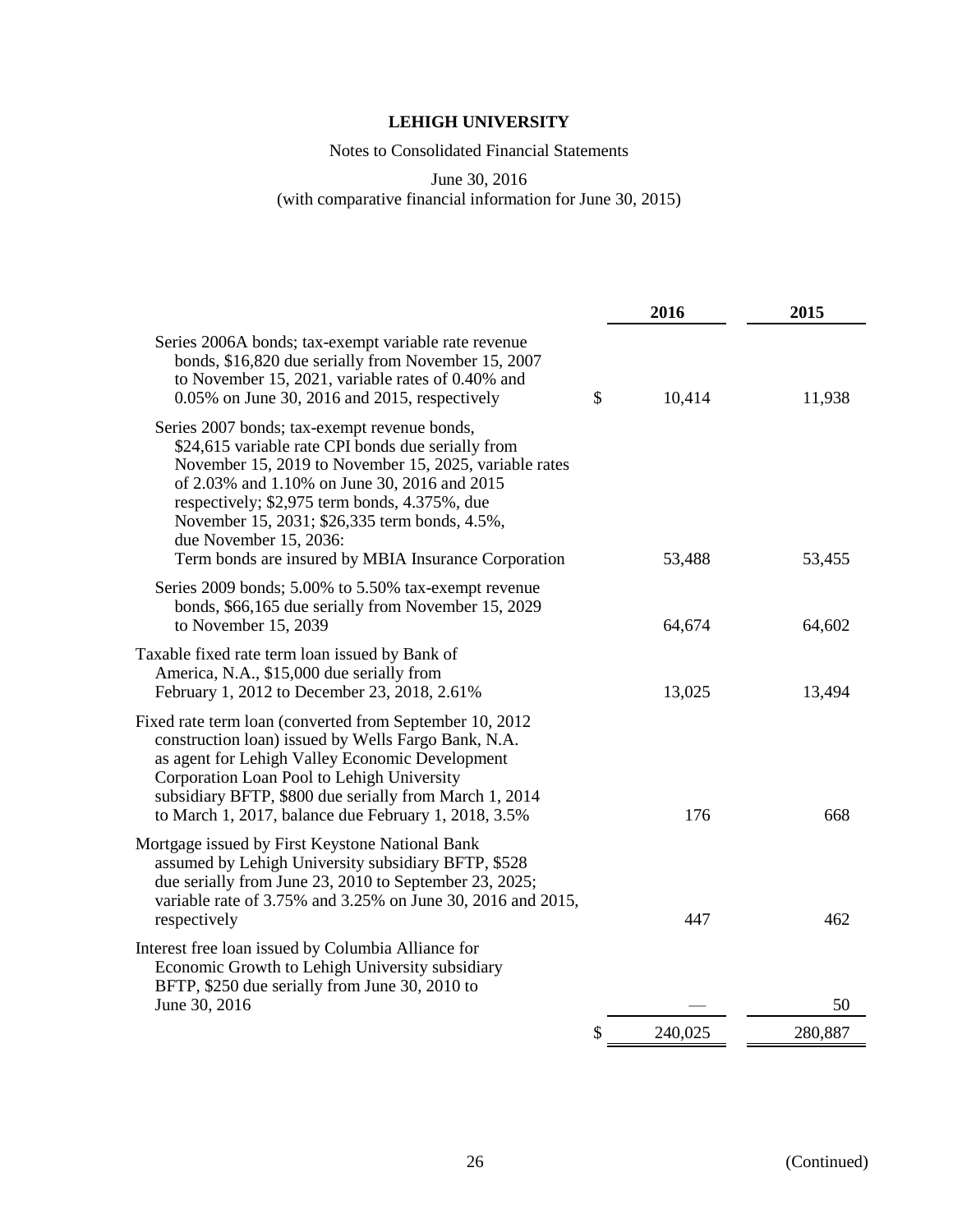#### Notes to Consolidated Financial Statements

# June 30, 2016 (with comparative financial information for June 30, 2015)

Proceeds from all tax-exempt bonds, loans, and notes were used by the University to purchase land and buildings, construct or renovate facilities, upgrade computing and information service facilities, purchase equipment, and finance certain completed facilities. Payment of all outstanding tax-exempt bonds is secured by separate loan agreements between the University and the Northampton County General Purpose Authority (NCGPA). Each loan agreement is a general obligation of the University for which it has pledged its full faith and credit. In addition, the University has granted NCGPA a security interest in the University's gross revenues as defined in each loan agreement. Pursuant to the NCGPA loan agreements, the University is required to establish rates and charges sufficient to provide, in each fiscal year, for the payment of the University's operating expenses and debt service on its long-term indebtedness. The University may incur additional indebtedness under certain conditions described in the loan agreements and the bond indentures.

BFTP debt was used for the renovation of a new business incubator facility, a building purchase, and other building renovations. The Wells Fargo loan is subject to a financial covenant requiring BFTP to maintain not less than two times the outstanding balance of the term loan in unencumbered liquid assets at all times.

At June 30, 2016, the aggregate annual maturities of long-term bonds, loans, and notes payable for the next five years and, thereafter, are as follows (in thousands):

| 2017       | S | 5,878   |
|------------|---|---------|
| 2018       |   | 5,971   |
| 2019       |   | 17,753  |
| 2020       |   | 5,567   |
| 2021       |   | 5,753   |
| Thereafter |   | 181,436 |

The Series of 2000B, 2001, and 2006A bonds bear interest at a weekly rate determined by the remarketing agent. In 2013 all outstanding Series 2004 bonds were converted to a ten-year bank purchase and the prior standby bond purchase agreement was terminated. The Series 2004 bonds were converted from a weekly rate to a LIBOR index rate. The LIBOR Index Rate is set by the calculation agent on a monthly basis. The University may elect to convert to another variable rate mode or to a fixed mode as determined by the remarketing agent. The bondholders have a right to tender bonds at interest rate reset dates. The University entered into separate standby bond purchase agreements with banks to provide liquidity in case of tender of the 2000B or 2001 bonds. These agreements expire prior to the maturity of the bonds and may be extended at the University's request. However, the banks have no obligation to agree to the extended purchase period.

The University serves as the liquidity facility for its 2006A bonds and the Commercial Paper program. As of June 30, 2016, Lehigh estimates that \$71 million of liquid assets were available on a same day basis and an additional \$68 million was available within 30 days.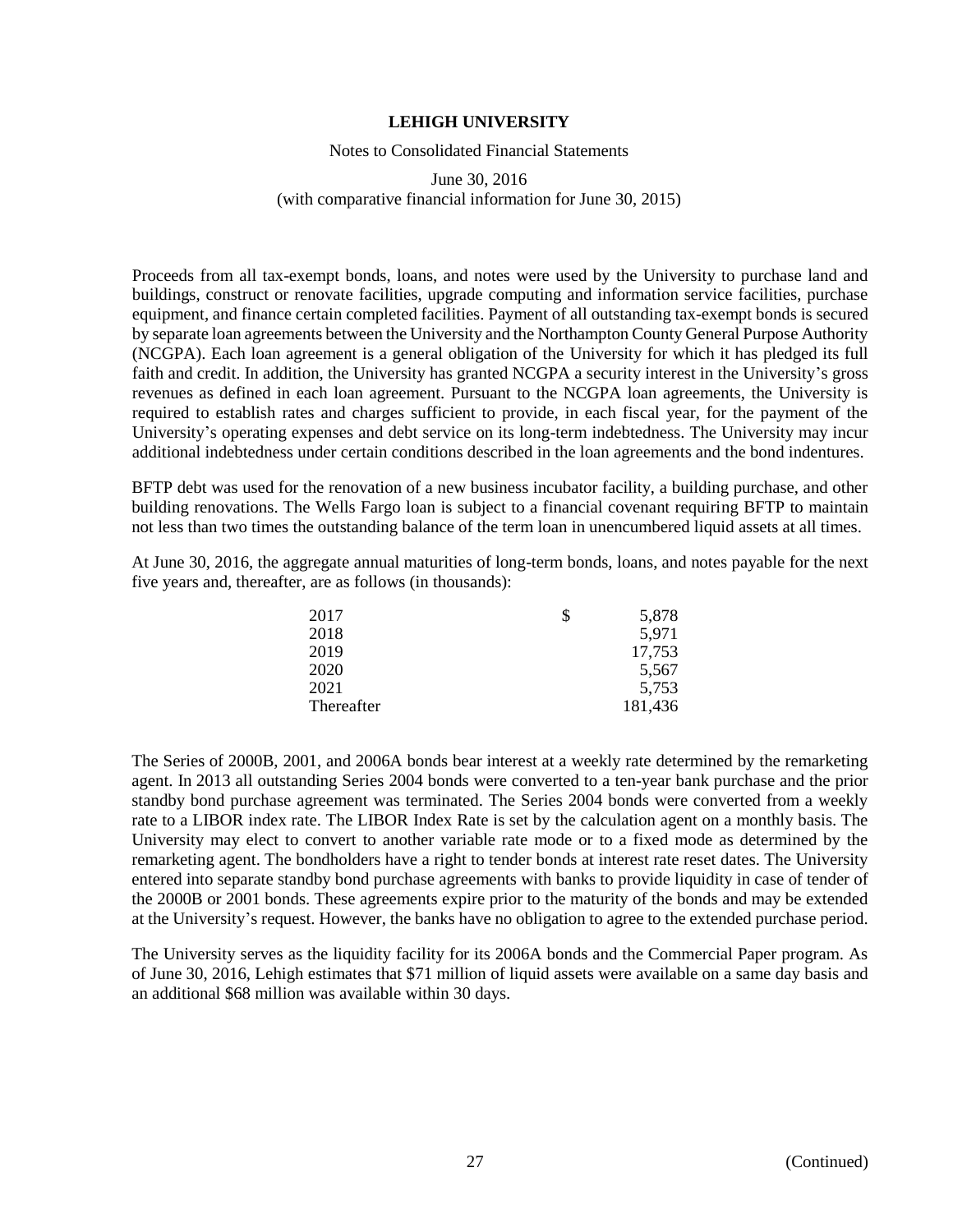#### Notes to Consolidated Financial Statements

# June 30, 2016 (with comparative financial information for June 30, 2015)

As a component of the tax-exempt debt portfolio, the University entered into interest rate swap agreements that effectively convert certain variable rate revenue bond obligations to fixed rates or reduce the University's effective interest rate. As of June 30, 2016, the rate swaps are classified as Level 2 fair value financial instruments. Significant terms of each of the swap agreements are as follows (in thousands):

| <b>Series</b> | <b>Counterparty</b>                         | <b>Effective</b><br>date | <b>Current</b><br>notional<br>amount | University<br>pays                   | University<br>receives                                   | <b>Expiration</b><br>date        |
|---------------|---------------------------------------------|--------------------------|--------------------------------------|--------------------------------------|----------------------------------------------------------|----------------------------------|
| 2000B bonds   | <b>JPMorgan Chase</b><br>Bank, N.A.         | 12/7/2000<br>\$          | 17,365                               | 4.530%                               | $67\%$ of USD-<br>1 month<br>LIBOR-BBA                   | 12/1/2030                        |
| 2001 bonds    | <b>JPMorgan Chase</b><br>Bank, N.A.         | 9/4/2001                 | 10,810                               | 4.400                                | 67% of USD-<br>1 month<br><b>LIBOR-BBA</b>               | 10/15/2019                       |
| 2004 bonds    | <b>Wells Fargo</b><br>Bank, N.A.            | 12/18/2008               | 50,000                               | 1.953                                | $67\%$ of USD-<br>3 month<br><b>LIBOR-BBA</b>            | 5/15/2034                        |
| 2006A bonds   | <b>JPMorgan Chase</b><br>Bank, N.A.         | 8/24/2006                | 10,445                               | 3.392                                | $67\%$ of USD-<br>1 month<br>LIBOR-BBA                   | 11/15/2021                       |
|               | 2007 CPI bonds JPMorgan Chase<br>Bank, N.A. | 2/1/2007                 | 24,615                               | $3.980$ to<br>4.100                  | Variable rate<br>based on<br>CPI-U                       | various<br>through<br>11/15/2025 |
| 2009 bonds    | <b>Wells Fargo</b><br>Bank, N.A.            | 3/19/2009                | 66,165                               | USD-SIFMA<br>Municipal<br>Swap Index | 67% of USD-<br>3 month<br><b>LIBOR-BBA</b><br>plus $1\%$ | 11/15/2039                       |
|               |                                             |                          | 179,400                              |                                      |                                                          |                                  |

#### **(11) Derivative Instruments**

The University employs derivatives, primarily interest rate swap agreements, to manage interest rate risk associated with outstanding debt. The endowment fund also includes a swap position as part of its portfolio. The fair value of the University's swap agreements is included in other liabilities in the statement of financial position, and was \$6.1 million and \$3.3 million at June 30, 2016 and 2015, respectively. The change in fair value of interest rate swaps is reflected in nonoperating activity on the statement of activities and was \$(3.2) million and \$1.0 million for the years ended June 30, 2016 and 2015, respectively.

Certain of the University's interest rate swap agreements contain provisions that require the University's debt to maintain an investment grade credit rating from each of the major credit rating agencies. If the University's debt were to fall below investment grade, it would be a violation of these provisions, and the counterparties to the rate swap agreement could request next-day full collateralization on all rate swaps in net liability positions. To date, the University has not posted collateral for any rate swap agreements. If the credit-risk related contingent features underlying these agreements were triggered on June 30, 2016, the University would be required to post an additional \$14.2 million of collateral to its counterparties.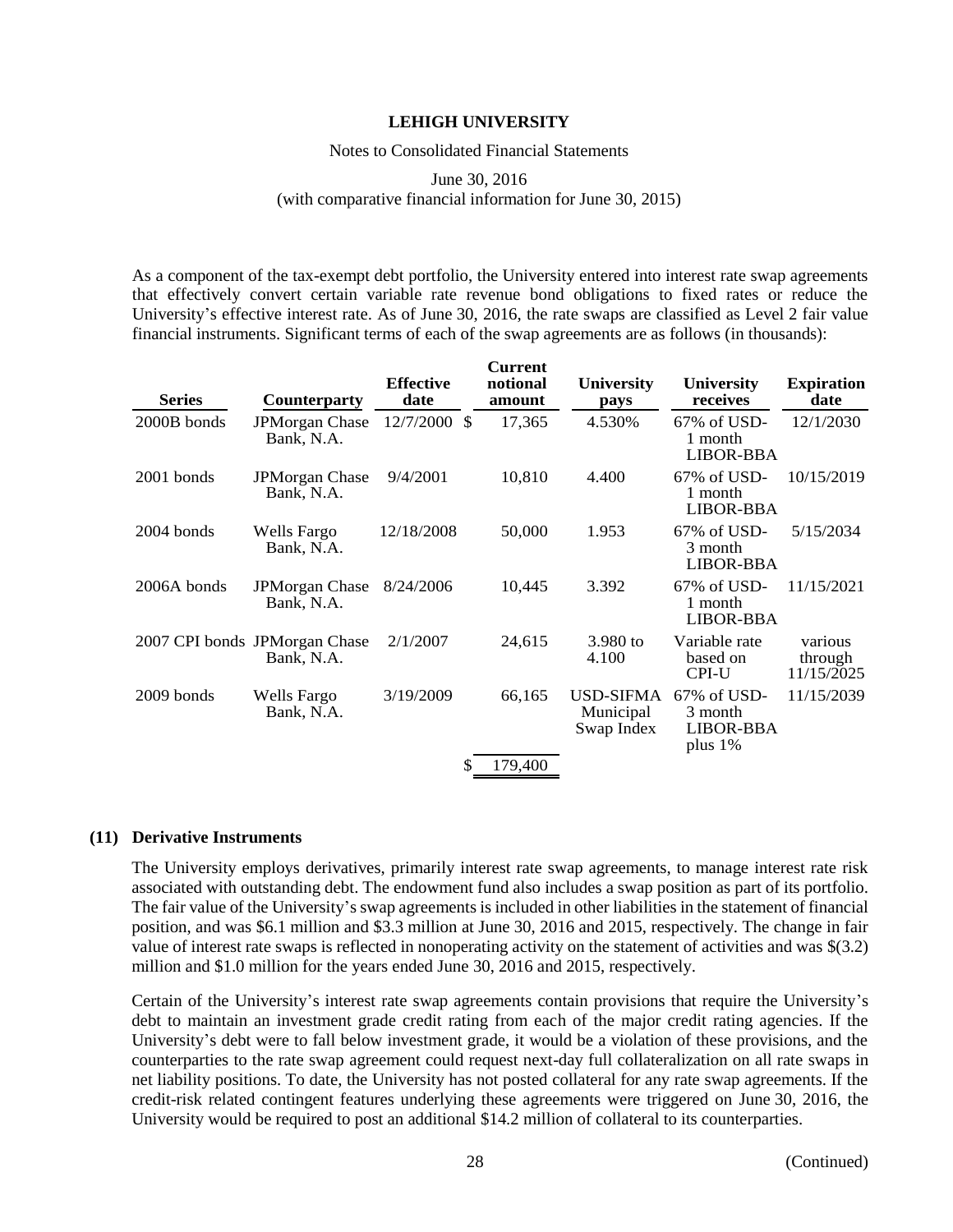#### Notes to Consolidated Financial Statements

June 30, 2016

(with comparative financial information for June 30, 2015)

#### **(12) Natural Expense Classification**

The following table compares operating expenses by type for the years ended June 30, 2016 and 2015, respectively, (in thousands):

|                                  | 2016          | 2015    |
|----------------------------------|---------------|---------|
| Salaries and wages               | \$<br>167,519 | 162,010 |
| <b>Employee benefits</b>         | 52,264        | 56,152  |
| Utilities                        | 7,802         | 9,767   |
| Purchased services               | 34,680        | 33,010  |
| Building and grounds maintenance | 22,108        | 21,452  |
| Depreciation                     | 27,742        | 26,290  |
| Interest                         | 9,580         | 10,198  |
| All other business expenses      | 52,324        | 48,847  |
| Total                            | 374,019       | 367,726 |

#### **(13) Postretirement and Postemployment Benefits Other than Pensions**

The University pays for a portion of the cost of medical insurance for retired employees and their eligible dependents. During fiscal year 2016, the University reimbursed retirees a maximum of \$96.50 per month for premium expenses, or a total of \$903,000 (as compared to \$830,000 in fiscal year 2015). The maximum monthly reimbursement amount will increase each year at the lesser of medical Consumer Price Index (CPI) or 8%. These postretirement medical benefits accrue from the later of date of hire or age 30. The University uses a July 1 measurement date for its plan. Summarized plan information is stated below (in thousands):

The following shows the reconciliation of the beginning and ending balances of the benefit obligation (in thousands):

|                                                              | 2016                    | 2015                    |
|--------------------------------------------------------------|-------------------------|-------------------------|
| Benefit obligation at beginning of year                      | \$<br>38,868            | 40,794                  |
| Operating:<br>Service cost<br>Interest cost<br>Benefits paid | 1,302<br>1,846<br>(903) | 1,539<br>1,877<br>(830) |
| Total operating                                              | 2,245                   | 2,586                   |
| Nonoperating:<br>Actuarial gain<br>Assumption changes        | (455)<br>3,077          | (9)<br>(4,503)          |
| Total nonoperating loss/(gain)                               | 2,622                   | (4,512)                 |
| Benefit obligation at end of year                            | \$<br>43,735            | 38,868                  |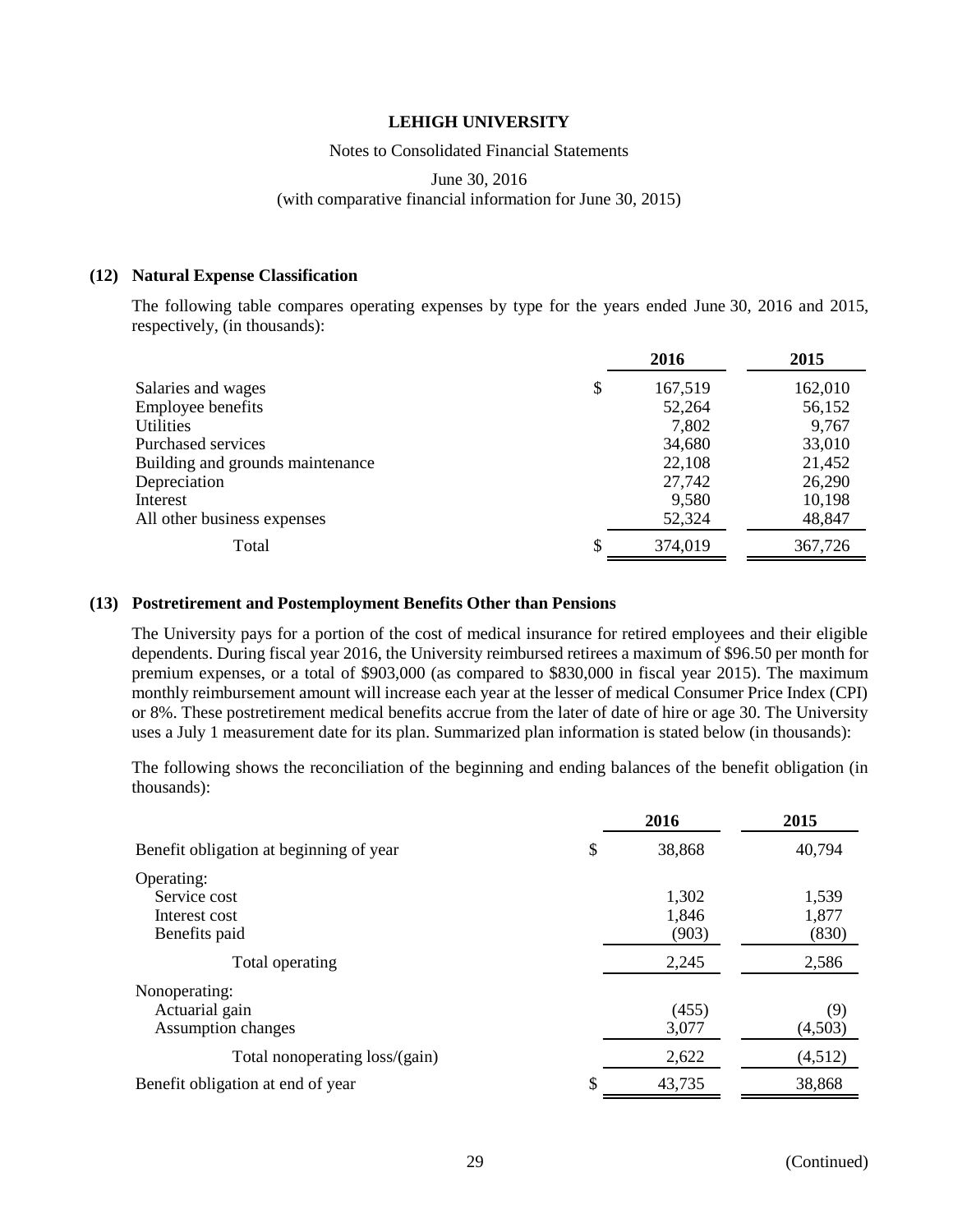Notes to Consolidated Financial Statements

# June 30, 2016 (with comparative financial information for June 30, 2015)

The following table sets forth the status of the plan, which is unfunded, at June 30, 2016 and 2015:

|                                                | 2016         | 2015   |
|------------------------------------------------|--------------|--------|
| Accumulated postretirement benefit obligation: |              |        |
| Retirees                                       | \$<br>14.140 | 11,819 |
| Fully eligible active plan participants        | 15,489       | 13,320 |
| Other active plan participants                 | 14,106       | 13,729 |
| Total                                          | 43,735       | 38,868 |
| Plan assets at fair value                      |              |        |
| Accumulated postretirement benefit liability   | 43.735       | 38,868 |

Weighted average assumptions for the years ended June 30, 2016 and 2015 are as follows:

|                                                                    | 2016                                | 2015                                |
|--------------------------------------------------------------------|-------------------------------------|-------------------------------------|
| Discount rate for net periodic postretirement benefit cost         | 4.80%                               | 4.65%                               |
| Discount rate for accumulated postretirement benefit<br>obligation | 4.15%                               | 4.80%                               |
| Maximum increase in reimbursement rate                             | lesser of<br>medical CPI<br>or $8%$ | lesser of<br>medical CPI<br>or $8%$ |

Assumed healthcare cost trend rate at June 30, 2016 and 2015 is as follows:

|                                                  | 2016  | 2015  |
|--------------------------------------------------|-------|-------|
| Healthcare cost trend rate assumed for next year | 4.00% | 4.00% |
| Rate to which the cost trend rate is assumed to  |       |       |
| decline (ultimate rate)                          | 4.00  | 4.00  |
| Year that ultimate rate is reached               | N/A   | N/A   |

Impact of 1% increase in assumed healthcare cost trend rate at June 30, 2016 and 2015 is as follows (in thousands):

|                                                           | 2016 |       | 2015  |  |
|-----------------------------------------------------------|------|-------|-------|--|
| Increase in accumulated postretirement benefit obligation |      | 8.930 | 8,008 |  |
| Increase in net periodic postretirement benefit cost      |      | 804   | 900   |  |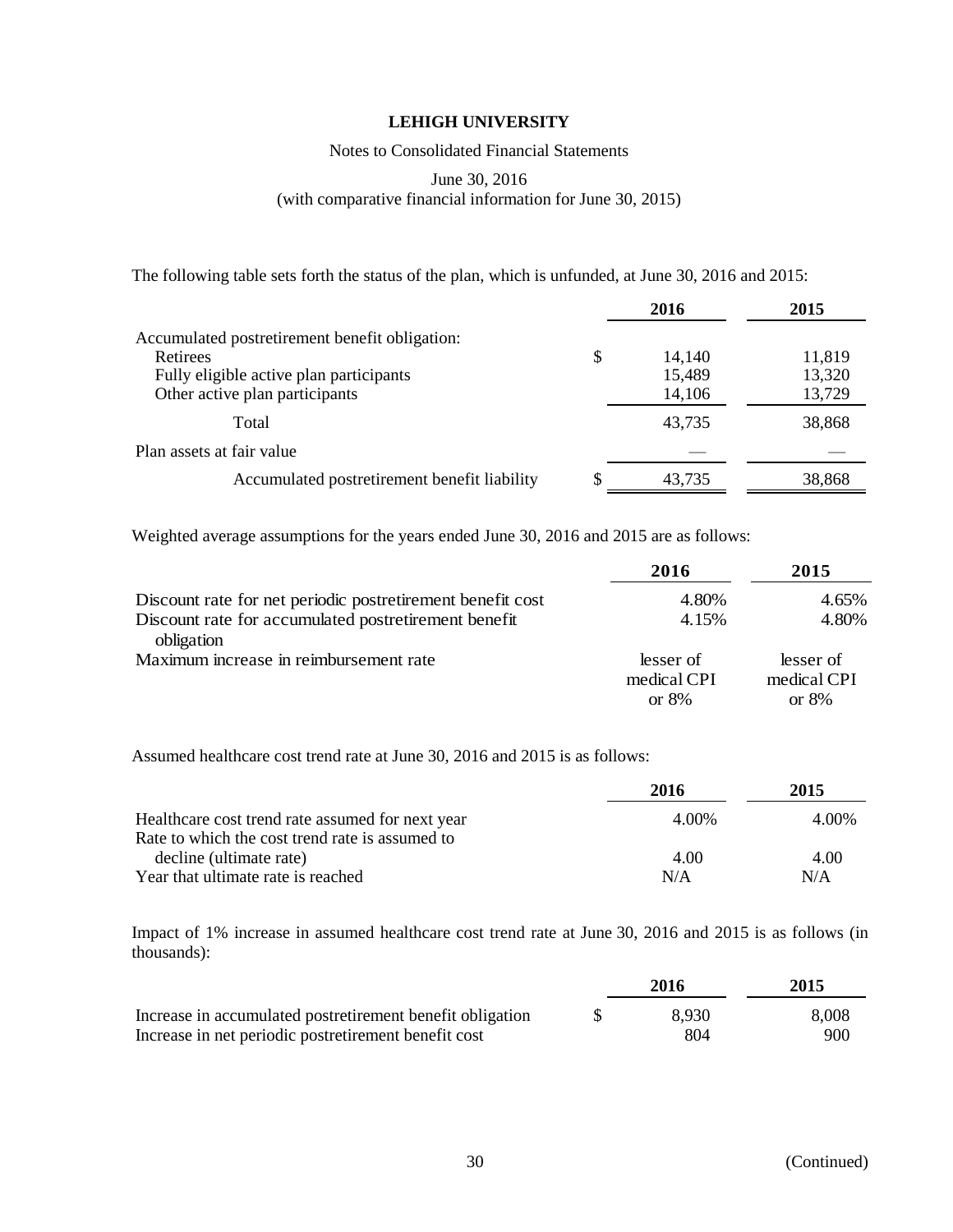Notes to Consolidated Financial Statements

June 30, 2016 (with comparative financial information for June 30, 2015)

Estimated future University contributions reflecting expected future service are as follows (in thousands):

| S | 951   |
|---|-------|
|   | 1,048 |
|   | 1,165 |
|   | 1,274 |
|   | 1,382 |
|   | 8,742 |
|   |       |

#### **(14) Retirement Plans**

The University provides pensions to substantially all salaried faculty and staff through a defined contribution plan administered by Teacher's Insurance and Annuity Association / College Retirement Equities Fund. The plan features base contributions from the University and voluntary employee contributions with a University match. Total expense for this plan was \$14.5 million and \$14.4 million in 2016 and 2015, respectively.

### **(15) Grants and Contracts**

The University receives grant and contract revenue from various government agencies and private sources for the support of research, training, and other sponsored programs. Revenues associated with the direct costs of these programs are recognized as the related costs are incurred. Indirect cost reimbursements from federal agencies are based on predetermined rates negotiated with the University's cognizant agency, the Office of Naval Research, and are in effect through fiscal year 2017. These rates are also used for other sponsored programs except where separately negotiated. Indirect cost reimbursements from all sources totaled \$7.9 million and \$8.6 million in 2016 and 2015, respectively.

#### **(16) Fund-Raising Costs**

Fund-raising costs were approximately \$13.5 million and \$13.6 million in 2016 and 2015, respectively, and are included in institutional support in the consolidated statement of activities.

#### **(17) Commitments and Contingencies**

Open commitments for contracts with general contractors amounted to approximately \$0.7 million and \$7.1 million as of June 30, 2016 and 2015, respectively.

The University leases certain equipment and real property. These leases are classified as operating leases and have lease terms ranging from one to seven years. Total lease expense for both fiscal 2016 and 2015 was approximately \$1.1 million.